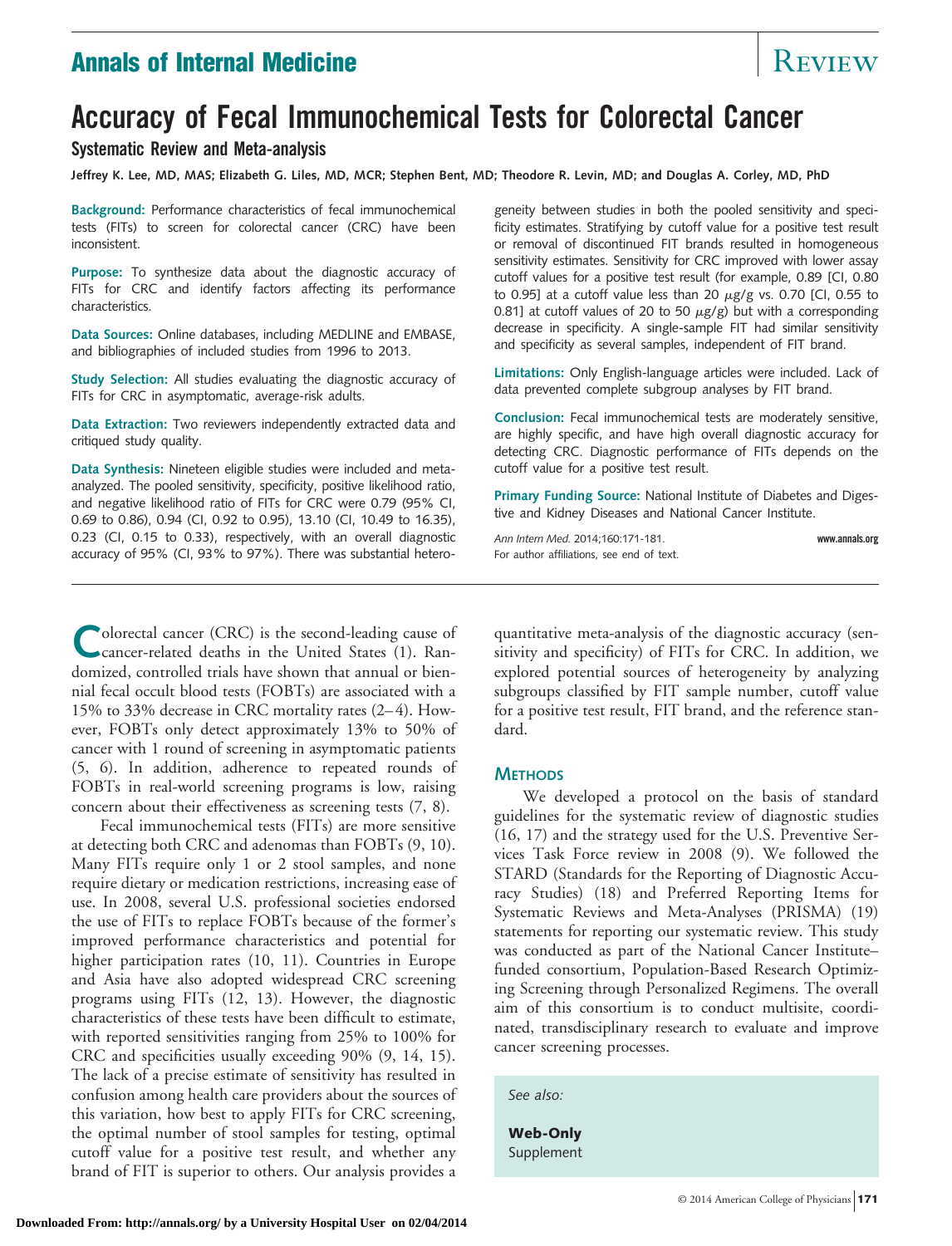# REVIEW | Fecal Immunochemical Testing for Colorectal Cancer

## **Data Sources and Searches**

We included all studies identified in the previous USPSTF report (9) plus other studies identified by a search of FIT for CRC between 1 January 2008 and 31 August 2013 using MEDLINE (via Ovid), EMBASE, Database of Abstracts of Reviews of Effects, Health Technology Assessment Database, Cochrane Database of Systematic Reviews, and Cochrane Central Register of Controlled Trials. We also searched bibliographies and reference lists of eligible papers and related reviews, consulted experts in the field, and contacted several authors from the included studies to locate additional studies. The **Appendix Table 1** (available at [www.annals.org\)](http://www.annals.org) provides further details of our search strategy.

# **Study Selection**

Two persons independently reviewed the pertinent studies to determine eligibility. We included studies if they met all of the following criteria: evaluated the diagnostic accuracy of FITs for CRC; reported absolute numbers of true-positive, false-negative, true-negative, and falsepositive observations, or if these same variables could be obtained from personal communication; used a randomized trial or cohort study design; evaluated adult participants who were asymptomatic and older than 18 years with a mean age greater than 40 years; and reported an appropriate reference standard (colonoscopy or  $\geq$ 2-year longitudinal follow-up of controls with medical records or cancer registry). Given that only a subset of studies reported data on adenomatous polyps and that there is variability in definitions of polyps, we limited the scope of this analysis to test performance characteristics for detecting CRC; we excluded studies reporting test performance estimates for detection of adenomas only. We did not include conference abstracts and case–control studies, which, by creating spectrum bias, can overestimate the accuracy of a test (20). To avoid duplicate reporting of the same population for studies reporting several cutoff values or numbers of samples, we used the cutoff value or sample number most commonly used in current practice in the United States, used in national recommendations, or recommended by expert opinion in the main analyses. In addition, we selected the sample number or cutoff value a priori that was most similar to those in other studies for our subgroup analyses.

# **Data Extraction and Quality Assessment**

Two reviewers independently evaluated and extracted relevant information from each included study and assessed study quality via the Quality Assessment of Diagnostic Accuracy Studies 2 instrument (21). For studies with incomplete or unavailable information, we contacted the corresponding authors or coauthors to complete missing information. Of the 15 contacted authors, 12 provided additional data. We converted units for cutoff thresholds for a positive test result in each study to micrograms of

**172** 4 February 2014 Annals of Internal Medicine Volume 160 • Number 3 **www.annals.org**

hemoglobin per gram of stool, as recommended by leading experts (22).

# **Data Synthesis and Analysis**

We calculated the sensitivity, specificity, positive predictive value, negative predictive value, positive likelihood ratio (LR), and negative LR with 95% CI of each study. A positive LR greater than 5 and a negative LR less than 0.2 provide strong diagnostic evidence to rule in or rule out diagnoses, respectively (23).

The overall pooled sensitivity and specificity of FIT for CRC were estimated using a bivariate random-effects model (24). We calculated the pooled positive LR and negative LR along with the respective CI using the bivariate model (24) according to the method used by Zwinderman and colleagues (25). We also generated a hierarchical summary receiver-operating characteristic curve that plots the individual and summary estimates of sensitivities and specificities along with a 95% confidence and prediction region (26). Last, we calculated the area under the hierarchical summary receiver-operating characteristic curve. An area under the curve between 0.9 and 1.0 indicates that the test in question is highly accurate (27).

The Q value and the inconsistency index  $(I^2)$  test were used to estimate the heterogeneity between each study (28). We regarded values of 25%, 50%, and 75% for the  $I<sup>2</sup>$  as indicative of low, moderate, and high statistical heterogeneity, respectively (28). In addition, we calculated the between-study variance of logit sensitivity and logit specificity (24, 29). In diagnostic accuracy studies, 1 of the primary causes of heterogeneity is the threshold effect, which occurs when different cutoff values are used between studies to define a positive (or negative) test result. We searched for evidence of a threshold effect by calculating the squared correlation coefficient estimated from the between-study covariance variable in the bivariate model (30).

We stratified studies into 4 subgroups on the basis of the number of FIT samples (1, 2, or 3 samples), prespecified cutoff values of fecal hemoglobin concentration for a positive test result (<20  $\mu$ g/g, 20 to 50  $\mu$ g/g, and >50  $\mu$ g/g), brand, and reference standard used to follow up on patients with negative FIT results. Cutoff values were grouped to ensure an adequate number of data sets for each analysis. To determine whether studies using older (discontinued) FITs were causing heterogeneity in our summary estimates, we did sensitivity analyses by removing these studies and recalculating the  $I<sup>2</sup>$  test for the remaining group. In addition to threshold effect and subgroup analyses, we did a bivariate random-effects meta-regression analysis to identify additional sources of heterogeneity that may have influenced our overall summary estimates (30). We used the following prespecified variables for our metaregression: type of FIT (qualitative, point-of-care tests or quantitative, automated tests), geographic region (Asian or non-Asian countries), and enrollment of patients younger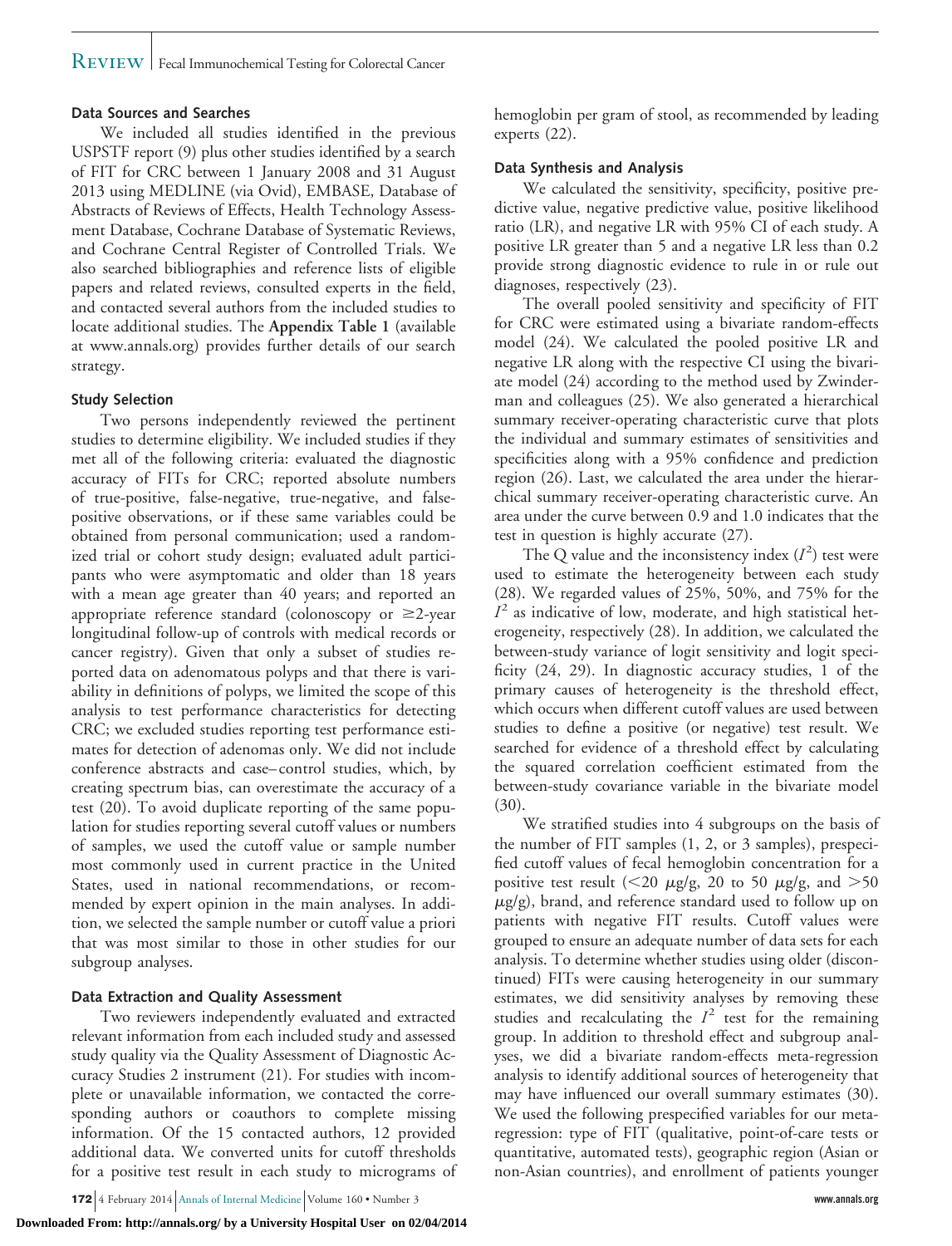



 $USPSTF = U.S.$  Preventive Services Task Force.

than 40 years. We used Stata, version 12.0 (StataCorp, College Station, Texas), for all statistical analyses. All tests were 2-sided, and we considered *P* values less than 0.05 to be statistically significant.

#### **Role of the Funding Source**

The study was funded by the National Institute of Diabetes and Digestive and Kidney Diseases and the National Cancer Institute. The funding source had no role in the conception, design, analysis, or conduct of the review.

### **RESULTS**

#### **Study Selection**

The 2008 USPSTF report (9) included 9 studies in its systematic review (31–39); our literature search identified 1771 additional new potential sources (**Figure 1**). After abstract review, we identified 53 articles for full-text re-

view; of these, 18 unique articles satisfied all inclusion criteria and were included in our analysis (14, 15, 31–46). Because 1 article (46) evaluated more than 1 FIT brand in a head-to-head comparison, the final analysis included 19 studies or data sets.

## **Characteristics of Included Studies**

**Table 1** and the **Supplement** (available at [www.annals](http://www.annals.org) [.org\)](http://www.annals.org) show the main characteristics of the included studies. Eighteen articles described 19 cohort studies of FIT sensitivity and specificity for CRC in average-risk asymptomatic patients; sample sizes ranged from 80 to 27 860. Twelve studies  $(14, 33-36, 40-42, 44-46)$  used colonoscopy in all patients, regardless of FIT results, as the reference standard, allowing for detection of both adenomatous polyps and CRC (although the current analysis used only each study's cancer end point because of heterogeneity of the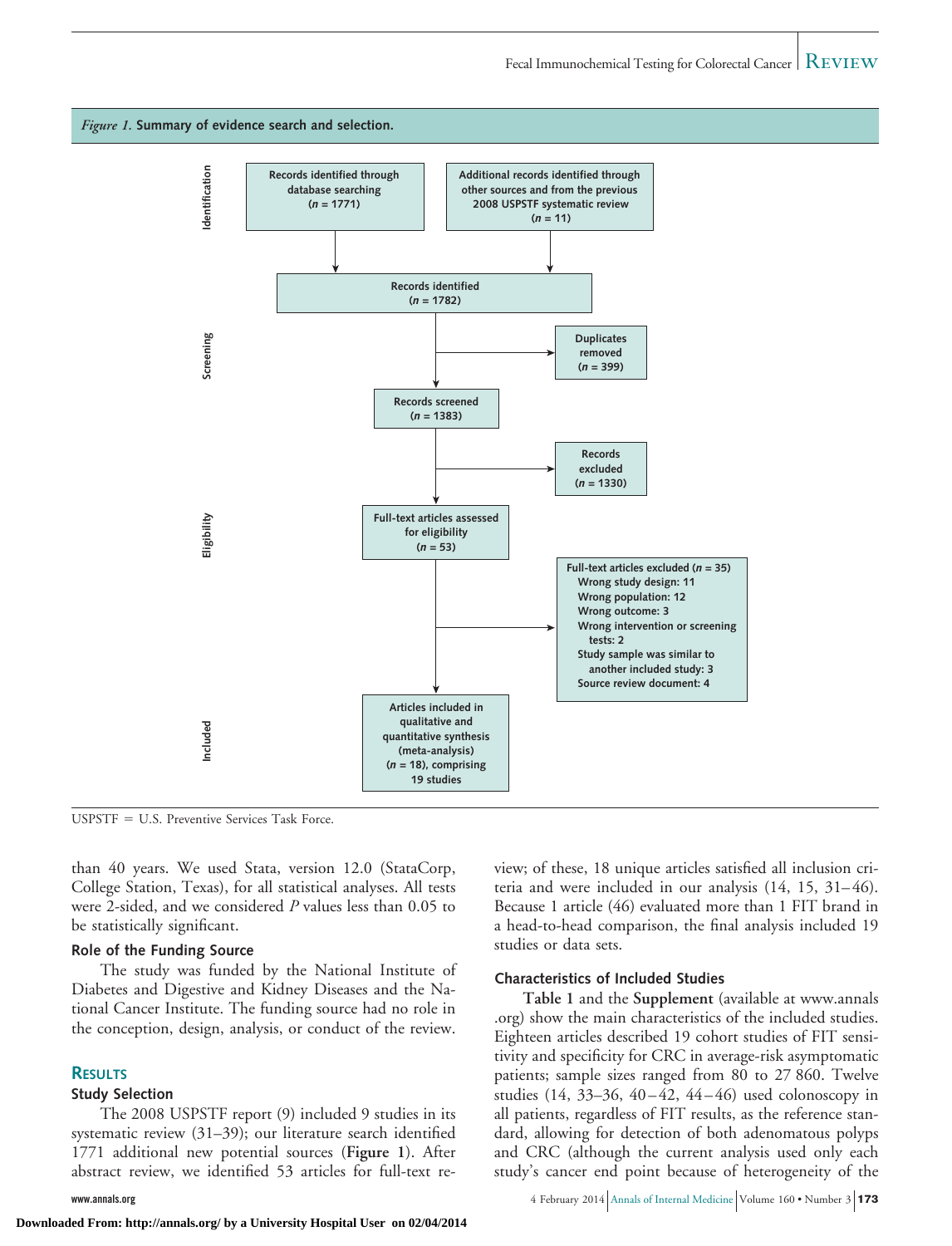#### *Table 1.* **Characteristics of Included Studies in Meta-analysis**

| Study, Year (Reference)          | FIT Brand               | Country              | <b>FIT</b><br>Samples, n | Cutoff Value for a Positive<br>Test Result, $\mu$ g/g | Cohort<br>Size, n | <b>CRC</b><br>Cases, n |
|----------------------------------|-------------------------|----------------------|--------------------------|-------------------------------------------------------|-------------------|------------------------|
| Sohn et al, 2005 (14)            | OC-Hemodiat             | Korea                | $\mathbf{1}$             | 20                                                    | 3794              | 12                     |
| Levi et al. 2011 (15)            | OC-Micro                | <b>Israel</b>        | 3                        | 14                                                    | 1204              | 6                      |
| Allison et al, 1996 (31)         | HemeSelect <sup>+</sup> | <b>United States</b> | 3                        | 100                                                   | 7493              | 35                     |
| Allison et al, 2007 (32)         | FlexSure OBT            | <b>United States</b> | 3                        | 300                                                   | 5356              | 14                     |
| Levi et al, 2007 (33)            | OC-Micro                | <b>Israel</b>        | 3                        | 15                                                    | 80                | 3                      |
| Cheng et al, 2002 (34)           | OC-Light                | Taiwan               |                          | 10                                                    | 7411              | 16                     |
| Morikawa et al, 2005 (35)        | MagStream HemSp         | Japan                | 1                        | 67                                                    | 21 805            | 79                     |
| Nakama et al, 1999 (36)          | Monohaem                | Japan                |                          | 20                                                    | 4611              | 18                     |
| Nakama et al, 1996 (37)          | Monohaem                | Japan                | $\mathbf{1}$             | 20                                                    | 3365              | 12                     |
| Launoy et al, 2005 (38)          | MagStream HemSp         | France               | $\overline{2}$           | 67                                                    | 7421              | 28                     |
| Itoh et al, 1996 (39)            | OC-Hemodiat             | Japan                | $\mathbf{1}$             | 10                                                    | 27 860            | 89                     |
| Nakazato et al, 2006 (40)        | OC-Hemodiat             | Japan                | $\overline{2}$           | 16                                                    | 3090              | 19                     |
| Park et al. 2010 (41)            | OC-Micro                | Korea                |                          | 20                                                    | 770               | 13                     |
| de Wijkerslooth et al, 2012 (42) | OC-Micro                | The Netherlands      | $\mathbf{1}$             | 20                                                    | 1256              | 8                      |
| Parra-Blanco et al, 2010 (43)    | OC-Light                | Spain                | $\mathbf{1}$             | 10 <sup>°</sup>                                       | 1756              | 14                     |
| Chiu et al, 2013 (44)            | OC-Light                | Taiwan               | 1                        | 10                                                    | 8822              | 13                     |
| Chiang et al, 2011 (45)          | OC-Light                | Taiwan               | 1                        | 10 <sup>°</sup>                                       | 2796              | 28                     |
| Brenner and Tao. 2013 (46)       | OC-Micro                | Germany              |                          | 6.1                                                   | 2235              | 15                     |
| Brenner and Tao, 2013 (46)       | Ridascreen Haemoglobin  | Germany              |                          | 24.5                                                  | 2235              | 15                     |

 $CRC =$  colorectal cancer;  $FIT =$  fecal immunochemical test;  $LR =$  likelihood ratio.

\* Either a colonoscopy (detects CRC and adenomas) or a 2-y longitudinal follow-up using a cancer registry (only detects CRC) was used for patients with negative FIT results.

† Discontinued and no longer in production in the United States.

‡ Mean age 45 y because inclusion criteria for patients had to be ages 50 y.

§ Mean age  $>45$  y because only 21% of their cohort participants were aged 40–49 y.

polyp data). Seven studies (15, 31, 32, 37–39, 43) used colonoscopy in patients with positive FIT results, with longitudinal follow-up of patients with negative FIT results through cancer registries, medical records, national insurance claims, or telephone contact approximately 2 years later as the reference standard. Ten studies (14, 34–37, 39–41, 44, 45) were done in Asian countries, and 9 studies (15, 31–33, 38, 42, 43, 46) were done in non-Asian countries. The mean age of the study populations ranged from 45.2 to 62.7 years, with 5 studies (14, 34, 35, 39, 45) having a mean age between 40 and 50 years. Although the settings for recruitment of patients varied from a general hospital to community-based clinics, all studies recruited asymptomatic patients without a history of CRC or previous screening and often excluded those with a known history of a medical condition (that is, a genetic syndrome or inflammatory bowel disease) that would increase risk for CRC. Funding sources for individual studies varied: Five studies reported nonindustry funding only (36, 37, 42, 44, 45), 2 studies reported partial industry funding (15, 33), 6 studies reported nonindustry funding except for provision of the FIT kits by the manufacturer (31, 32, 38, 41, 43, 46), and 5 studies did not report the funding source (14, 34, 35, 39, 40).

The meta-analysis included 8 different FITs (OC-Micro/Sensor, which involves the combination of OC-Micro [Polymedco, Cortlandt Manor, New York] and OC-Sensor [Eiken Chemical, Tokyo, Japan]; OC-Light [Eiken Chemical]; OC-Hemodia [Eiken Chemical]; Monohaem [Nihon Pharmaceutical, Japan]; MagStream HemSp [Fujirebio, Tokyo, Japan]; FlexSure OBT/Hemoccult ICT

**174** 4 February 2014 Annals of Internal Medicine Volume 160 • Number 3 **www.annals.org**

**Downloaded From: http://annals.org/ by a University Hospital User on 02/04/2014**

[Beckman Coulter, Fullerton, California]; HemeSelect/Immudia HemSp [Fujirebio]; and Ridascreen Haemoglobin [R-Biopharm AG, Darmstadt, Germany]). However, 2 FITs (OC-Hemodia and HemeSelect/Immudia HemSp) have been discontinued and are no longer produced in the United States. Eight studies evaluated 1 of the qualitative FITs (OC-Light [34, 43–45], Monohaem [36, 37], FlexSure OBT/Hemoccult ICT [32], and Hemeselect/Immudia HemSp [31]) for which the cutoff fecal hemoglobin concentration for a positive test result was preset and the test was read as positive or negative. Eleven studies evaluated 1 of the quantitative FITs (OC-Micro/Sensor [15, 33, 41, 42, 46], OC-Hemodia [14, 39, 40], MagStream HemSp [35, 38], and Ridascreen Haemoglobin [46]) for which the cutoff fecal hemoglobin concentration for a positive test result could be adjusted by the end user. Six studies (15, 31–33, 38, 40) analyzed the performance characteristics of several FIT samples, whereas the remaining 13 studies (14, 34–37, 39, 41–46) used only a singlesample FIT assay. All studies evaluating several FIT samples defined 1 or more positive samples (meeting the cutoff threshold) as a positive result of the test overall. The cutoff value for a positive FIT result varied widely, ranging from 6.1 to 300.0  $\mu$ g/g; however, 14 studies (74%) reported a cutoff between 10 and 20  $\mu$ g/g (14, 15, 33, 34, 36, 37,  $39-46$ ).

#### **Quality Assessment**

The Quality Assessment of Diagnostic Accuracy Studies 2 instrument (21) (**Appendix Figure 1** and **Appendix Table 2**, available at [www.annals.org\)](http://www.annals.org) suggested the great-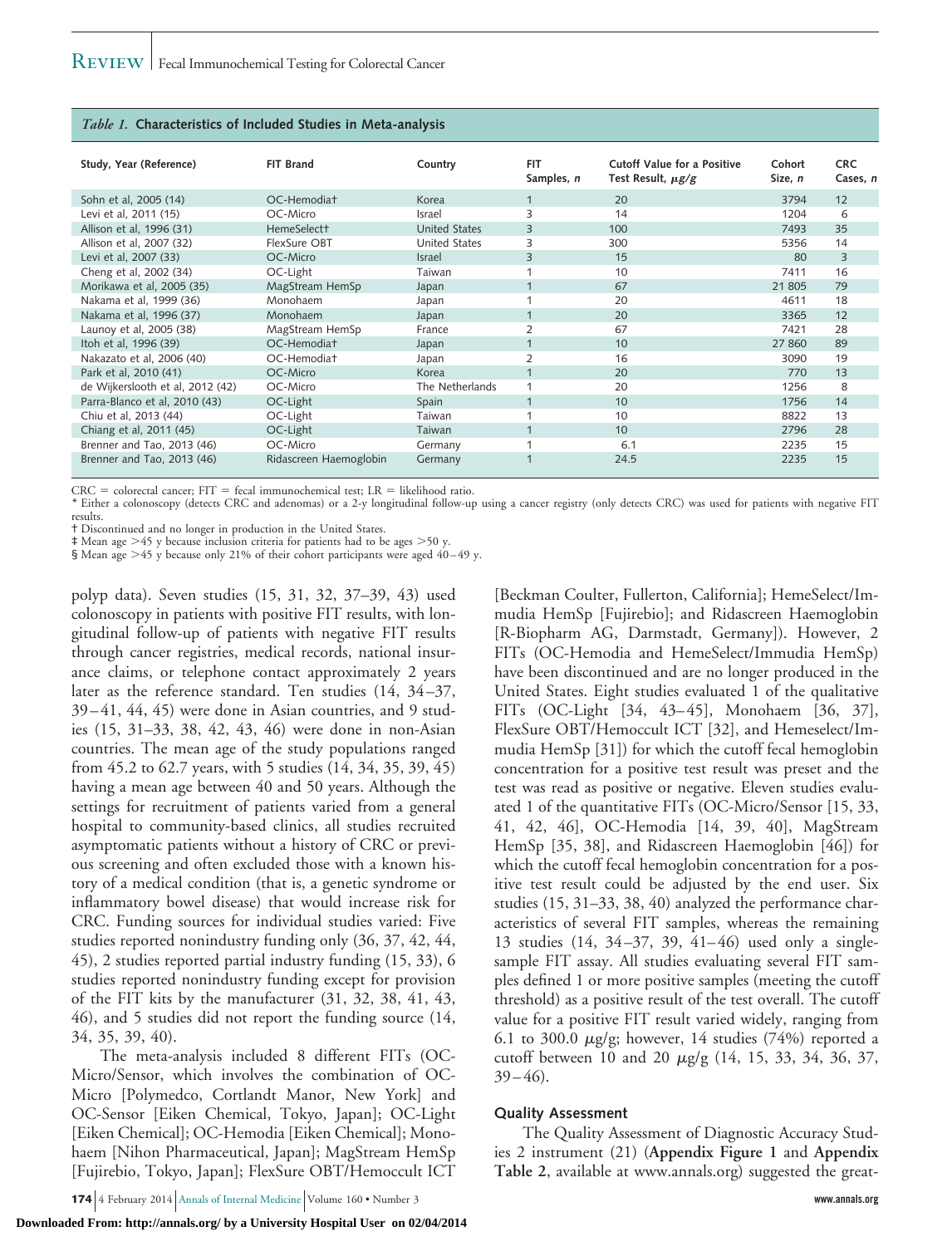| <i>Table 1</i> — Continued |                        |                         |                         |                                |                                |
|----------------------------|------------------------|-------------------------|-------------------------|--------------------------------|--------------------------------|
| Mean<br>Age, y             | Reference<br>Standard* | Sensitivity<br>(95% CI) | Specificity<br>(95% CI) | <b>Positive LR</b><br>(95% CI) | <b>Negative LR</b><br>(95% CI) |
| 48.9                       | Colonoscopy            | $0.25(0.05 - 0.57)$     | $0.99(0.98 - 0.99)$     | 18.91 (6.83-52.33)             | $0.76(0.55 - 1.00)$            |
| 60.4                       | 2-y follow-up          | $1.00(0.54 - 1.00)$     | $0.88(0.86 - 0.90)$     | 7.59 (5.88-9.80)               | $0.08(0.01 - 1.00)$            |
| NR <sup>‡</sup>            | 2-y follow-up          | $0.69(0.50 - 0.84)$     | $0.94(0.94 - 0.95)$     | 12.27 (9.54-15.78)             | $0.33(0.20 - 0.55)$            |
| 58.8                       | 2-y follow-up          | $0.86(0.57-0.98)$       | $0.97(0.96 - 0.97)$     | 28.44 (21.88-36.97)            | $0.15(0.04 - 0.53)$            |
| <b>NR</b>                  | Colonoscopy            | $0.67(0.09 - 0.99)$     | $0.83(0.73 - 0.91)$     | $3.95(1.54 - 10.12)$           | $0.40(0.08 - 1.00)$            |
| 46.8                       | Colonoscopy            | $0.88(0.62 - 0.98)$     | $0.91(0.90 - 0.92)$     | 9.69 (7.94-11.82)              | $0.14(0.04 - 0.50)$            |
| 48.2                       | Colonoscopy            | $0.66(0.54 - 0.76)$     | $0.95(0.94 - 0.95)$     | 12.13 (10.25-14.35)            | $0.36(0.27 - 0.49)$            |
| <b>NR</b>                  | Colonoscopy            | $0.56(0.29 - 0.76)$     | $0.97(0.96 - 0.97)$     | 16.68 (10.72-25.94)            | $0.46(0.27 - 0.77)$            |
| <b>NRS</b>                 | 2-y follow-up          | $0.83(0.52 - 0.98)$     | $0.96(0.95 - 0.96)$     | 19.01 (14.10-25.62)            | $0.17(0.05 - 0.62)$            |
| 61.3                       | 2-y follow-up          | $0.86(0.67 - 0.96)$     | $0.94(0.94 - 0.95)$     | 15.46 (12.94-18.48)            | $0.15(0.06 - 0.37)$            |
| 45.2                       | 2-y follow-up          | $0.87(0.78 - 0.93)$     | $0.95(0.95 - 0.95)$     | 17.00 (15.44-18.73)            | $0.14(0.08 - 0.24)$            |
| 53.4                       | Colonoscopy            | $0.53(0.29 - 0.76)$     | $0.87(0.86 - 0.88)$     | $4.10(2.65 - 6.35)$            | $0.54(0.34 - 0.87)$            |
| 59.3                       | Colonoscopy            | $0.77(0.46 - 0.95)$     | $0.94(0.92 - 0.95)$     | 12.13 (8.10-18.18)             | $0.25(0.09 - 0.66)$            |
| 60.0                       | Colonoscopy            | $0.75(0.35 - 0.97)$     | $0.95(0.93 - 0.96)$     | 14.40 (9.05-22.92)             | $0.26(0.08 - 0.88)$            |
| 62.7                       | 2-y follow-up          | $1.00(0.77 - 1.00)$     | $0.93(0.91 - 0.94)$     | 13.01 (10.75-15.74)            | $0.04(0.01 - 0.55)$            |
| 58.8                       | Colonoscopy            | $0.85(0.54 - 0.97)$     | $0.92(0.91 - 0.92)$     | 10.21 (8.02-13.01)             | $0.17(0.05 - 0.60)$            |
| 49.0                       | Colonoscopy            | $0.96(0.82 - 1.00)$     | $0.87(0.85 - 0.88)$     | $7.21(6.41 - 8.12)$            | $0.04(0.01 - 0.28)$            |
| 62.7                       | Colonoscopy            | $0.73(0.45 - 0.92)$     | $0.96(0.95 - 0.96)$     | 16.44 (11.46-23.59)            | $0.28(0.12 - 0.65)$            |
| 62.7                       | Colonoscopy            | $0.60(0.32 - 0.84)$     | $0.95(0.94 - 0.96)$     | 13.06 (8.29 - 20.57)           | $0.42(0.23 - 0.78)$            |

est risk of bias occurred in the "flow and timing" and "reference standard" categories. This is mainly because of the 7 studies that used variable reference standards depending on the FIT results and because endoscopists were not blinded to the FIT results (15, 31, 32, 37–39, 43). The greatest concern of applicability came from the "patient selection" category, where 7 studies included some patients who were either younger than 40 years or older than 80 years (14, 32, 34, 35, 37, 40, 45); 2 studies included some patients with a family history of CRC (33, 42), and 1 study had no information to determine mean age (33).

# **Overall Accuracy of FIT**

The overall pooled sensitivity, specificity, positive LR, and negative LR of FITs for CRC were 0.79 (95% CI, 0.69 to 0.86), 0.94 (CI, 0.92 to 0.95), 13.10 (CI, 10.49 to 16.35), and 0.23 (CI, 0.15 to 0.33), respectively (**Figure 2** and **Appendix Figure 2**, available at [www.annals.org\)](http://www.annals.org). The overall accuracy of FIT was 95% (CI, 93% to 97%) (**Appendix Figure 3**, available at [www.annals.org\)](http://www.annals.org).

# **Investigation of Heterogeneity**

We found substantial heterogeneity between studies when calculating the pooled sensitivity  $(I^2 = 68.45\%),$ specificity ( $I^2 = 98.50\%$ ), positive LR ( $I^2 = 89.76\%$ ), and negative LR  $(I^2 = 77.78\%)$  of FITs for CRC using the bivariate model (**Figure 2** and **Appendix Figure 2**). Excluding studies that used discontinued FITs reduced heterogeneity for sensitivity ( $I^2 = 51.0\%$ ), specificity ( $I^2 =$ 98.1%), positive LR ( $I^2 = 88.0$ %), and negative LR ( $I^2 =$ 42.4%). Excluding discontinued FITs also moderately increased the pooled sensitivity (0.82 [CI, 0.73 to 0.89]) and decreased the negative LR (0.19 [CI, 0.12 to 0.30]) estimates without changing the pooled specificity estimates (0.94 [CI, 0.92 to 0.95]). The percentage of heterogeneity likely because of a threshold effect was 43%, suggesting that the use of different cutoffs for a positive test result between studies contributed substantially to the heterogeneity of our overall pooled estimates.

# **Subgroup Analysis**

# **Number of FIT Samples**

The pooled performance characteristics of FIT for CRC were similar regardless of the number of stool samples tested with FITs (**Table 2** and **Appendix Figures 4 to 6**). The pooled sensitivities for 1-, 2-, and 3-sample FITs were 0.78 (CI, 0.65 to 0.87), 0.77 (CI, 0.59 to 0.89), and 0.80 (CI, 0.66 to 0.89), respectively (**Table 2** and **Appendix Figures 4** to **6**, available at [www.annals.org\)](http://www.annals.org). The pooled specificities for 1-, 2-, and 3-sample FITs were 0.95 (CI, 0.93 to 0.96), 0.93 (CI, 0.90 to 0.95), and 0.93 (CI, 0.89 to 0.95), respectively (**Table 2**). The pooled negative LRs for 1-, 2-, and 3-sample FITs were 0.24 (CI, 0.15 to 0.38), 0.25 (CI, 0.13 to 0.49), and 0.21 (CI, 0.12 to 0.38), respectively (**Table 2**). Aside from the 3-sample FIT, we saw high heterogeneity in the pooled 1- and 2-sample FIT sensitivities and negative LRs (**Table 2**). We also saw significant heterogeneity in the pooled 1-, 2-, and 3-sample FIT specificities and positive LRs. When we removed discontinued FITs in our 1-sample FIT subgroup, pooled sensitivity (0.78 [CI, 0.65 to 0.87]) and negative LR (0.23 [CI, 0.14 to 0.38]) estimates remained similar, but heterogeneity decreased from an  $I^2$  of 75.9% to 58.1% for sen-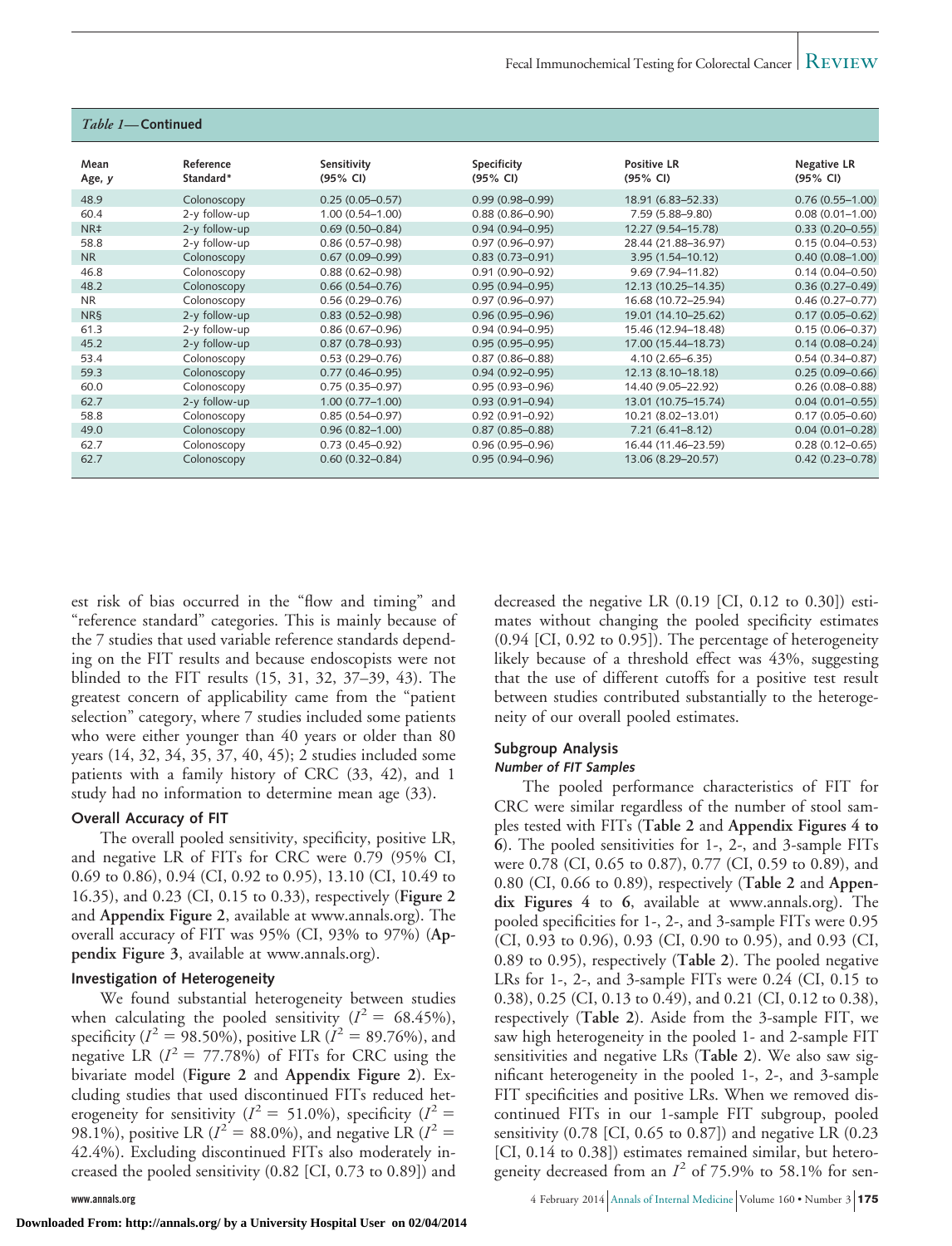

# *Figure 2.* **Pooled sensitivity and specificity for fecal immunochemical tests for the detection of colorectal cancer for all included studies.**

The circles in squares represent the point estimate, the horizontal lines represent the 95% CI, the dotted lines represent the pooled estimate, and the diamonds represent the 95% CI of the pooled estimate.

sitivity and 84.8% to 49.8% for negative LR (**Tables 2** and **3**). However, specificity and the positive LR estimates and their associated heterogeneity remained unchanged. We could not do a sensitivity analysis in our 2-sample FIT subgroup because of the lack of data sets or studies.

### **Cutoff Value for <sup>a</sup> Positive FIT Test**

Varying cutoff values used to define an abnormal test influenced the performance characteristics of FIT for CRC. Sensitivity decreased with increasing cutoff values, from 0.86 (CI, 0.75 to 0.92) at cutoff values less than 20  $\mu$ g/g to 0.67 (CI, 0.59 to 0.74) at cutoff values greater than 50 -g/g (**Table 2** and **Appendix Figures 7 to 9**, available at [www.annals.org\)](http://www.annals.org). However, specificity increased from 0.91 (CI, 0.89 to 0.93) at cutoff values less than 20  $\mu$ g/g to 0.96 (CI, 0.94 to 0.98) at those greater than 50  $\mu$ g/g. The negative LR decreased with decreasing cutoff values, with those less than 20  $\mu$ g/g (negative LR, 0.16 [CI, 0.09 to

**176** 4 February 2014 Annals of Internal Medicine Volume 160 • Number 3 **www.annals.org**

0.28]) showing the strongest diagnostic evidence to rule out CRC among the 3 cutoff groups (**Table 2**). The positive LRs of FITs at all 3 cutoff subgroups were sufficiently high to be qualified as a rule-in diagnostic tool, whereas the negative LR of FIT at cutoff values 20 to 50  $\mu$ g/g and greater than 50  $\mu$ g/g were not low enough to be used as a rule-out screening test for CRC (**Table 2**). We saw high heterogeneity at cutoff values less than 20  $\mu$ g/g and 20 to 50  $\mu$ g/g for sensitivity and negative LR and in all cutoffs for specificity and positive LR (**Table 2** and **Appendix Figures 7** to **9**). When we removed discontinued FITs, pooled sensitivity estimates improved from 0.86 to 0.89 (CI, 0.80 to 0.95) at cutoff values less than 20  $\mu$ g/g and were more homogeneous ( $I^2 = 26.4\%$ ) (Table 3). Similarly, pooled sensitivity estimates improved from 0.63 to 0.70 (CI, 0.55 to 0.81) at cutoff values 20 to 50  $\mu$ g/g and were also more homogeneous  $(I^2 = 0\%)$  after removing discontinued FITs (**Table 3**). More homogeneous negative LR estimates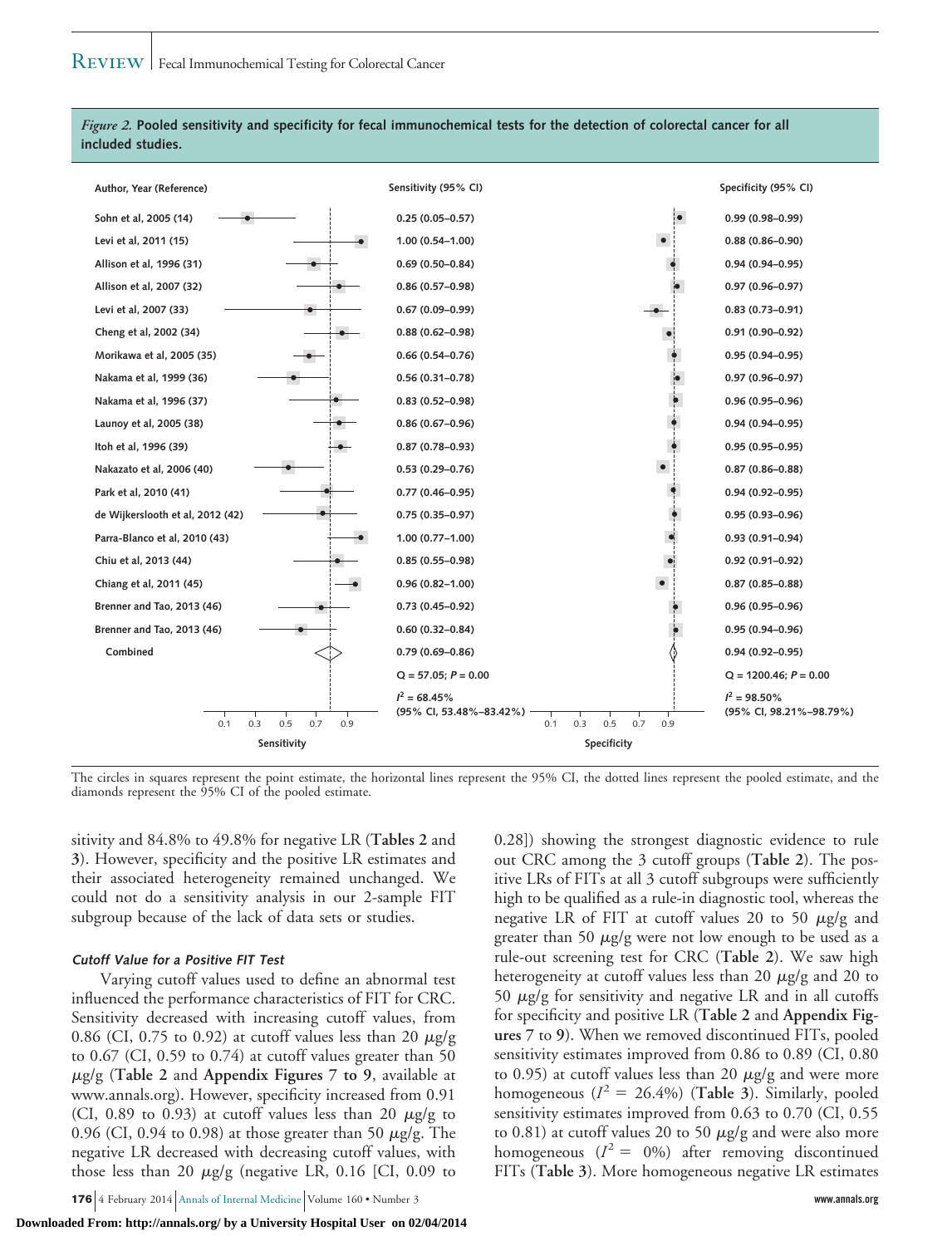were also seen at cutoff values less than 20  $\mu$ g/g and 20 to 50  $\mu$ g/g after removal of discontinued FITs (T**able 3**). However, specificity and positive LR estimates remained similar at cutoff values less than 20  $\mu$ g/g and 20 to 50  $\mu$ g/g despite removal of discontinued FITs with high heterogeneity (**Table 3**).

#### **FIT Brand**

There were no considerable differences in performance characteristics among various commercial FIT brands, although the CIs were fairly wide for sensitivity (**Figure 2** and **Table 1**). Only 2 FIT brands (OC-Micro/Sensor and OC-Light) had several studies that could be pooled in our subgroup analyses. The pooled sensitivity of OC-Light (0.93 [CI, 0.83 to 0.97]) was fairly similar to OC-Micro/ Sensor (0.86 [CI, 0.68 to 0.95]) (**Table 2** and **Appendix Figures 10** and **11**, available at [www.annals.org\)](http://www.annals.org). Similarly, there was no difference in specificity between OC-Light (0.91 [CI, 0.88 to 0.92]) and OC-Micro/Sensor (0.91 [CI, 0.87 to 0.94]). In both tests, heterogeneity between studies was low for sensitivity (OC-Light,  $I^2 = 26.6\%$ ; OC-Micro,  $I^2 = 0\%$ ) but high for specificity (**Table 2** and **Appendix Figures 10** and **11**). The negative LR estimates were less than 0.20 for both tests (OC-Micro/Sensor and OC-Light) with low heterogeneity, indicating the strong diagnostic ability to rule out CRC (**Table 2**). Four studies of OC-Light included a total of 20 785 participants, with study sample sizes ranging from 1756 to 8822 (34, 43– 45); 3 of the 4 studies occurred in Taiwan (34, 44, 45), using colonoscopy in all participants as the reference stan-

dard. All 4 studies (34, 43–45) used a single sample with the same cutoff value for a positive test (10  $\mu$ g/g). In the 5 studies of OC-Micro/Sensor, a total of 5545 participants were enrolled, with study sample sizes ranging from 80 to 2235 (15, 33, 41, 42, 46); 2 studies were done in Israel (15, 33), 1 in Korea (41), 1 in the Netherlands (42), and 1 in Germany. Four studies used colonoscopy as the reference standard (33, 41, 42, 46) as compared with Levi and colleagues' study (15), which used a 2-year longitudinal follow-up for FIT-negative patients. Three of the 5 studies used a 3-sample FIT with cutoffs ranging from 14 to 15  $\mu$ g/g (15, 33, 41). The fourth and fifth study used a singlesample FIT with cutoffs ranging from 6.1 to 15.0  $\mu$ g/g (42, 46).

#### **Reference Standard**

The sensitivity estimates varied depending on the reference standard used to follow up on patients with negative FIT results. Studies using a colonoscopy to follow up on patients with negative FIT results had a lower sensitivity (0.71 [CI, 0.58 to 0.81]) compared with studies using 2-year or longer longitudinal follow-up (0.87 [CI, 0.75 to 0.93]) (**Table 2** and **Appendix Figures 12** and **13**, available at [www.annals.org\)](http://www.annals.org). Specificity remained similar for both subgroups. We saw low heterogeneity between studies that used a 2-year longitudinal follow-up for sensitivity and negative LR estimates (**Table 2**). In contrast, we saw high heterogeneity among studies that used colonoscopy to follow up on patients with negative FIT results for both sensitivity and negative LR. However, after removing discon-

| Variable                                          | Studies.<br>$\mathsf{n}$ | Sensitivity<br>$(95%$ CI) | $1^{2*}$ | Between-<br>Study<br>Variance<br>in Logit<br>Sensitivity | Specificity<br>(95% CI) | $1^{2*}$ | Between-<br>Study<br>Variance<br>in Logit<br>Specificity | <b>Positive LR</b><br>$(95%$ CI) | $1^{2*}$     | <b>Negative LR</b><br>$(95%$ CI) | 1 <sup>2</sup> |
|---------------------------------------------------|--------------------------|---------------------------|----------|----------------------------------------------------------|-------------------------|----------|----------------------------------------------------------|----------------------------------|--------------|----------------------------------|----------------|
| FIT samples                                       |                          |                           |          |                                                          |                         |          |                                                          |                                  |              |                                  |                |
| 1-sample                                          | 13                       | $0.78(0.65 - 0.87)$       | 75.9     | 1.00                                                     | $0.95(0.93 - 0.96)$     | 98.9     | 0.33                                                     | $14.2(11.6 - 17.5)$              | 91.6         | $0.24(0.15 - 0.38)$              | 84.8           |
| 2-sample                                          | $\overline{4}$           | $0.77(0.59 - 0.89)$       | 61.1     | 0.43                                                     | $0.93(0.90 - 0.95)$     | 98.7     | 0.17                                                     | $11.2(6.5-19.5)$                 | 89.0         | $0.25(0.13 - 0.49)$              | 73.9           |
| 3-sample                                          | 6                        | $0.80(0.66 - 0.89)$       | 5.2      | 0.07                                                     | $0.93(0.89 - 0.95)$     | 97.7     | 0.30                                                     | $11.3(7.4-17.5)$                 | 88.4         | $0.21(0.12 - 0.38)$              | $\overline{0}$ |
| FIT cutoff value for<br>a positive test<br>result |                          |                           |          |                                                          |                         |          |                                                          |                                  |              |                                  |                |
| $<$ 20 $\mu$ g/g                                  | 11                       | $0.86(0.75 - 0.92)$       | 56.4     | 0.60                                                     | $0.91(0.89 - 0.93)$     | 98.6     | 0.16                                                     | $9.8(7.7-12.5)$                  | 93.3         | $0.16(0.09 - 0.28)$              | 62.2           |
| 20-50 $\mu$ g/g                                   | 6                        | $0.63(0.43 - 0.79)$       | 56.2     | 0.60                                                     | $0.96(0.94 - 0.97)$     | 94.7     | 0.25                                                     | 16.6 (12.9-21.4)                 | $\mathbf{0}$ | $0.39(0.24 - 0.63)$              | 73.1           |
| $>50 \mu g/g$                                     | 4                        | $0.67(0.59 - 0.74)$       | 33.2     | 0.00                                                     | $0.96(0.94 - 0.98)$     | 99.2     | 0.24                                                     | 18.7 (11.7-29.8)                 | 92.2         | $0.34(0.27 - 0.43)$              | 37.6           |
| FIT brand                                         |                          |                           |          |                                                          |                         |          |                                                          |                                  |              |                                  |                |
| OC-Micro/Sensor                                   | 5                        | $0.86(0.68 - 0.95)$       | $\Omega$ | 0.28                                                     | $0.91(0.87 - 0.94)$     | 95.5     | 0.21                                                     | $9.7(6.8-13.9)$                  | 54.4         | $0.16(0.06 - 0.38)$              | $\Omega$       |
| OC-Light                                          | 4                        | $0.93(0.83 - 0.97)$       | 26.6     | 0.07                                                     | $0.91(0.88 - 0.92)$     | 95.9     | 0.06                                                     | $9.9(8.0 - 12.2)$                | 85.7         | $0.08(0.03 - 0.20)$              | 9.99           |
| Reference standard                                |                          |                           |          |                                                          |                         |          |                                                          |                                  |              |                                  |                |
| Colonoscopy                                       | 12                       | $0.71(0.58 - 0.81)$       | 64.4     | 0.66                                                     | $0.94(0.91 - 0.96)$     | 98.8     | 0.47                                                     | $11.4(8.6 - 15.2)$               | 82.1         | $0.31(0.21 - 0.45)$              | 74.0           |
| 2-y follow-upt                                    | 7                        | $0.87(0.75 - 0.93)$       | 39.0     | 0.39                                                     | $0.94(0.92 - 0.96)$     | 97.1     | 0.18                                                     | 15.2 (11.6-20.0)                 | 85.4         | $0.14(0.07 - 0.27)$              | 29.5           |

*Table 2.* **Subgroup Analysis Based on FIT Samples, FIT Cutoff Value, FIT Brand, and Reference Standard**

 $FIT = fecal immunochemical test; LR = likelihood ratio.$ 

\* Inconsistency index minus the measure of heterogeneity. † At least a 2-y longitudinal follow-up with medical records or cancer registry.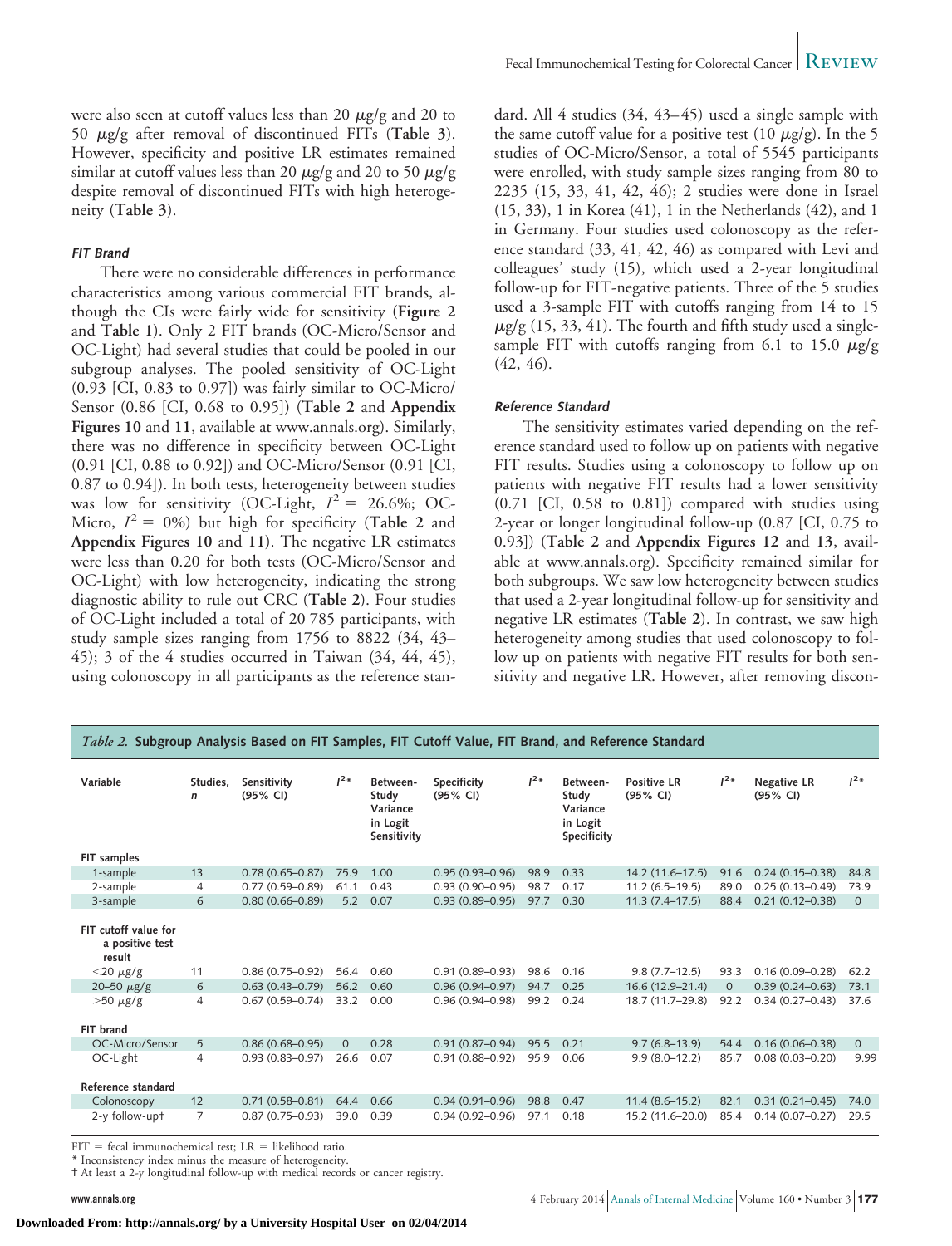| Variable<br>FIT sample                            | Studies.<br>$\mathsf{n}$ | Sensitivity<br>(95% CI) | $1^{2*}$ | Between-<br>Study<br>Variance<br>in Logit<br>Sensitivity | Specificity<br>$(95%$ CI) | $1^{2*}$ | Between-<br>Study<br>Variance<br>in Logit<br>Specificity | <b>Positive LR</b><br>$(95%$ CI) | $1^{2*}$       | <b>Negative LR</b><br>(95% CI) | $1^{2*}$       |
|---------------------------------------------------|--------------------------|-------------------------|----------|----------------------------------------------------------|---------------------------|----------|----------------------------------------------------------|----------------------------------|----------------|--------------------------------|----------------|
| 1-sample                                          | 11                       | $0.78(0.65 - 0.87)$     | 58.1     | 0.63                                                     | $0.94(0.92 - 0.95)$       | 98.2     | 0.17                                                     | 12.8 (10.8-15.1)                 | 85.9           | $0.23(0.14 - 0.38)$            | 49.8           |
| 2-samplet                                         | $\overline{4}$           | $0.77(0.59 - 0.89)$     | 61.1     | 0.43                                                     | $0.93(0.90 - 0.95)$       | 98.7     | 0.17                                                     | $11.2(6.5 - 19.5)$               | 89.0           | $0.25(0.13 - 0.49)$            | 73.9           |
| 3-sample                                          | 6                        | $0.80(0.66 - 0.89)$     | 5.2      | 0.07                                                     | $0.93(0.89 - 0.95)$       | 97.7     | 0.30                                                     | $11.3(7.4 - 17.5)$               | 88.4           | $0.21(0.12 - 0.38)$            | $\overline{0}$ |
| FIT cutoff value for<br>a positive test<br>result |                          |                         |          |                                                          |                           |          |                                                          |                                  |                |                                |                |
| $<$ 20 $\mu$ g/g                                  | 9                        | $0.89(0.80 - 0.95)$     | 26.4     | 0.32                                                     | $0.91(0.89 - 0.93)$       | 94.9     | 0.12                                                     | $10.2 (8.3 - 12.3)$              | 75.2           | $0.12(0.06 - 0.22)$            | 14.5           |
| 20-50 $\mu$ g/g                                   | 5                        | $0.70(0.55 - 0.81)$     | $\Omega$ | 0.10                                                     | $0.95(0.95 - 0.96)$       | 82.0     | 0.03                                                     | 15.3 (12.5-18.8)                 | $\overline{0}$ | $0.32(0.21 - 0.49)$            | $\mathbf{0}$   |
| $>50 \mu g/g$<br>FIT brand                        | 4                        | $0.67(0.59 - 0.74)$     | 33.2     | 0.00                                                     | $0.96(0.94 - 0.98)$       | 99.2     | 0.24                                                     | 18.7 (11.7-29.8)                 | 92.2           | $0.34(0.27 - 0.43)$            | 37.6           |
| OC-Micro/Sensor                                   | 5                        | $0.86(0.68 - 0.95)$     | $\Omega$ | 0.28                                                     | $0.91(0.87 - 0.94)$       | 95.5     | 0.21                                                     | $9.7(6.8-13.9)$                  | 54.4           | $0.16(0.06 - 0.38)$            | $\mathbf{0}$   |
| OC-Light                                          | 4                        | $0.93(0.83 - 0.97)$     | 26.6     | 0.07                                                     | $0.91(0.88 - 0.92)$       | 95.9     | 0.06                                                     | $9.9(8.0 - 12.2)$                | 85.7           | $0.08(0.03 - 0.20)$            | 9.99           |
| Reference standard                                |                          |                         |          |                                                          |                           |          |                                                          |                                  |                |                                |                |
| Colonoscopy                                       | 10                       | $0.77(0.65 - 0.86)$     | 45.7     | 0.60                                                     | $0.93(0.91 - 0.95)$       | 98.2     | 0.21                                                     | $11.6(9.6 - 14.0)$               | 78.9           | $0.25(0.16 - 0.39)$            | 27.1           |
| 2-y follow-up‡                                    | 5                        | $0.91(0.78 - 0.97)$     | $\Omega$ | 0.52                                                     | $0.94(0.91 - 0.96)$       | 97.9     | 0.25                                                     | 15.6 (10.8-22.7)                 | 88.0           | $0.09(0.03 - 0.25)$            | $\Omega$       |

*Table 3.* **Sensitivity Analysis: Summary Estimates of Subgroups After Removing Discontinued FITs**

 $FIT = fecal immunochemical test; LR = likelihood ratio.$ 

\* Inconsistency index minus the measure of heterogeneity.

† Unable to do a sensitivity analysis because of the lack of data sets/studies.

‡ At least a 2-y longitudinal follow-up with medical records or cancer registry.

tinued FITs, sensitivity estimates for the colonoscopy studies improved from 0.73 to 0.77 (CI, 0.65 to 0.86) and were more homogeneous  $(I^2 = 45.7\%)$  (Table 3).

#### **Meta-regression**

We did a meta-regression analysis to evaluate for additional causes of heterogeneity. The meta-regression showed that geographic region (Asian countries or non-Asian countries) and the type of FIT (qualitative or quantitative) were also significant predictors of heterogeneity for sensitivity (**Appendix Table 3**, available at [www.annals](http://www.annals.org) [.org\)](http://www.annals.org). In addition, all prespecified covariates were significant predictors of heterogeneity for specificity; however, the magnitude of change between the summary estimates and CIs in each subgroup was small.

#### **DISCUSSION**

Our meta-analysis suggests that the pooled sensitivity and specificity of FITs for CRC were approximately 79% and 94%, respectively. In addition, the overall accuracy of FIT was 95%. We saw high heterogeneity among studies (as defined by the  $I<sup>2</sup>$  statistic) for all diagnostic measures. To address this issue, we did prespecified subgroup analyses to investigate potential sources of heterogeneity between studies.

We assumed that the heterogeneity in test performance may be because of the number of FIT samples used in each study. Surprisingly, we found that increasing the number of FIT samples did not affect the pooled sensitiv-

**178** 4 February 2014 Annals of Internal Medicine Volume 160 • Number 3 **www.annals.org**

ities, specificities, positive LRs, or negative LRs of FITs for CRC. Only 2 studies (36, 41) to date have directly evaluated the effect of FIT sample number on the diagnostic accuracy of FITs in average-risk asymptomatic participants; these showed a tradeoff between sensitivity and specificity with increasing FIT samples. However, in both studies, the magnitude of change between 1-, 2-, and 3-sample FIT accuracy was highly variable depending on the cutoff value and reference standard used. A 1-sample FIT regimen for CRC detection may ultimately be desirable, given the importance of optimizing overall adherence in repeated rounds of annual or biennial testing for programmatic screening.

We also evaluated whether different cutoff values for a positive FIT result led to the disparate results found between previous studies; these analyses confirmed that the sensitivity and specificity of FIT for CRC were influenced by the varying cutoff values used to define an abnormal test. Not surprisingly, sensitivity improved with lower assay cutoff values for a positive test result but with a corresponding decrease in specificity. More important, sensitivity estimates were more homogeneous after being stratified by cutoff and discontinued FITs (that is, OC-Hemodia) were removed suggesting that 89%, 70%, and 67% are reasonable estimations of the true sensitivity at cutoff values less than 20  $\mu$ g/g and 20 to 50  $\mu$ g/g and greater than 50  $\mu$ g/g, respectively. Although our study could not identify the optimal cutoff value for CRC screening, a FIT cutoff value less than 20  $\mu$ g/g had the best combination of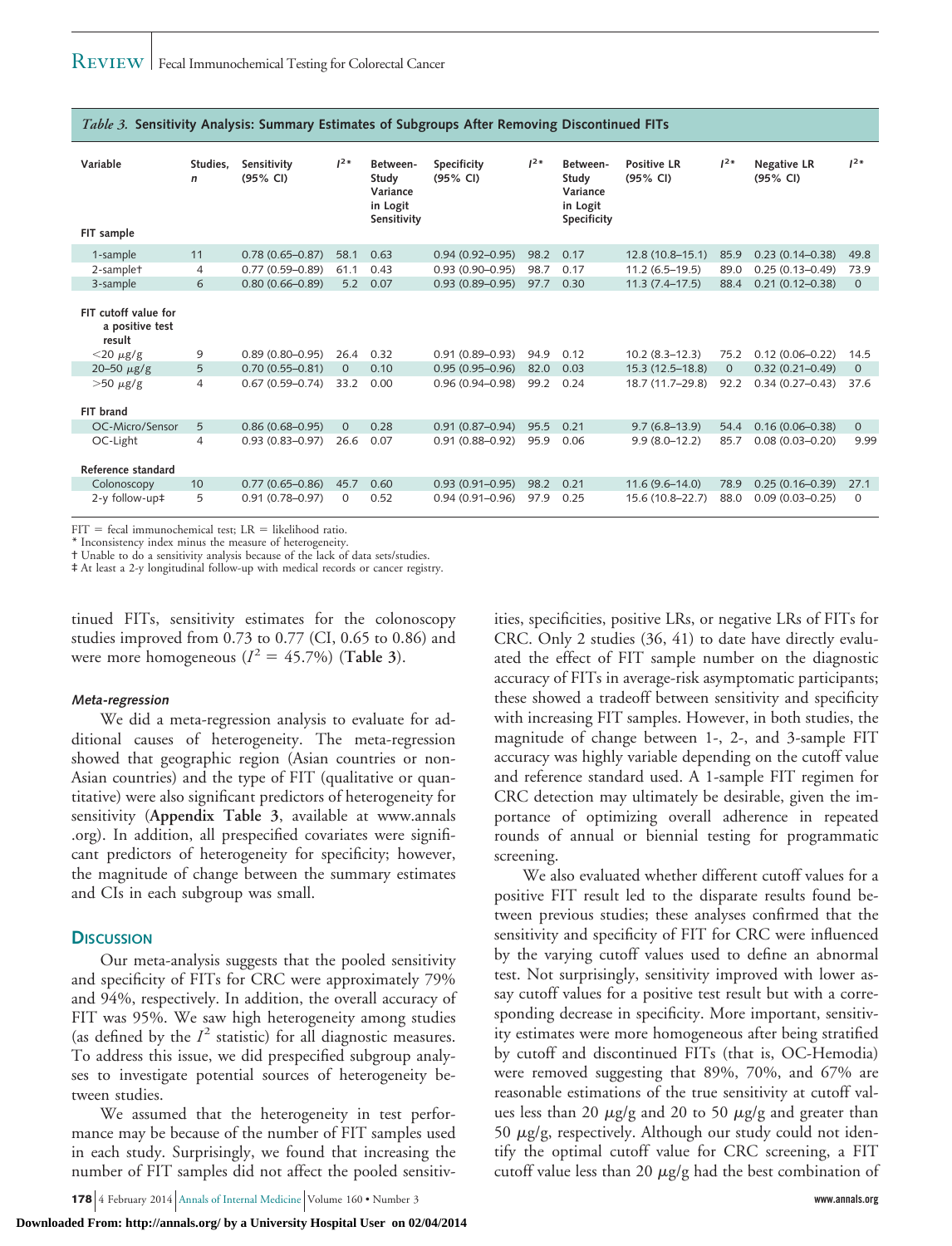sensitivity and specificity for CRC (89% and 91%, respectively) and the lowest negative LR (0.16) compared with the subgroups with cutoff values of 20 to 50  $\mu$ g/g and greater than 50  $\mu$ g/g. However, resource use is an important consideration when choosing a cutoff threshold because studies using a 1-sample FIT with cutoff values less than 20  $\mu$ g/g had positivity rates from 5.3% to 14.2%, which were generally greater than those for 1-sample FITs at cutoff values of 20 to 50  $\mu$ g/g (1.4% to 7.5%). Considering the lack of colonoscopy resources across the world, identifying an optimal cutoff value for defining a positive result deserves considerable attention because this number can influence both the number of cancer cases detected as well as the number of colonoscopies needed in a CRC screening program.

Overall, no single commercial FIT brand seemed to perform markedly better or worse than others for CRC detection, but this finding should be interpreted cautiously because most studies did not include head-to-head comparisons. Only 2 of the 8 FIT brands had several studies for pooling in our subgroup analysis by brand, which demonstrated that OC-Light had similar sensitivity and specificity (93% and 91%, respectively) compared with OC-Micro/Sensor (86% and 91%). Furthermore, there was low statistical heterogeneity in both FIT brands for sensitivity. Although Eiken manufactures both tests, OC-Light is a qualitative FIT that is primarily used as a rapid pointof-care test. In contrast, OC-Micro/Sensor is a quantitative FIT that requires a machine or analyzer to measure human hemoglobin through an optical latex agglutination technique. Of interest, studies using quantitative FITs had a lower sensitivity compared with qualitative FITs (73% vs. 85%) in our meta-regression. However, when removing the discontinued quantitative FIT, OC-Hemodia, sensitivity in the quantitative FIT group increased from 73% to 77%, with more homogeneous results  $(I^2 = 12.1\%)$ , indicating that the lower sensitivity of OC-Hemodia was probably the main factor contributing to the variation between quantitative and qualitative FIT sensitivity estimates. The relatively similar sensitivity and specificity between the 2 FIT brands (OC-Light and OC-Micro/Sensor) and FIT formats is clinically useful for CRC screening programs interested in fecal-based screening options. Given the convenience, costs, and rapid turnaround, qualitative FITs, such as OC-Light, may be better suited for use in clinics, whereas quantitative FITs may be more efficient and costeffective when used in large, organized screening programs.

Our study had several limitations. First, heterogeneity existed in most analyses. Nonetheless, the more homogeneous subgroup summary estimates were generally very similar to the overall summary estimates, suggesting that despite some statistical heterogeneity, which was probably from the high degree of precision of each study, the overall summary measures are reasonable estimations of overall FIT test accuracy. Second, our meta-analysis was subject to the detection, verification, and spectrum biases of the orig-

inal studies. Of the 19 included studies, 7 used at least a 2-year longitudinal follow-up for patients with negative FIT results as an acceptable reference standard. Previous studies have indicated that using a 2- or 3-year follow-up as a reference standard potentially overestimates sensitivity and underestimates specificity because of verification bias (9, 36). Nakama and colleagues (36) found that sensitivity of FITs for CRC using a 2-year longitudinal follow-up was 83% compared with 71% at 3 years. Whether this difference in sensitivity is because of incident, rapidly growing cancer between 2 and 3 years of follow-up or verification bias is unclear. However, cancer is even missed when colonoscopy is used at a rate of at least 0.2% to 5.0% (47–53). Third, 4 studies enrolling patients younger than 40 years may have introduced spectrum bias into our analysis. However, this factor only contributed to the heterogeneity in specificity. Fourth, we omitted non-English studies, which could have resulted in language bias, although previous studies suggest that this has little effect on the overall conclusions (54, 55). Fifth, we could not determine the sensitivity and specificity of FIT for CRC stratified by site (proximal vs. distal) because many studies did not report the site of each CRC. Sixth, our study may be subject to publication bias. Last, because of the complexity of accounting and adjusting for various definitions of advanced adenoma, the current study does not report on the performance of FIT for advanced adenoma.

In summary, this systematic review and meta-analysis suggests that FITs have high accuracy, high specificity, and moderately high sensitivity for detection of CRC. Pooled test performance estimates show that the accuracy of a specific qualitative FIT (OC-Light) is similar to that of a specific quantitative FIT (OC-Micro/Sensor) for detecting CRC. This finding suggests that FIT type could be customized to different-sized care settings without significant variability in accuracy. In addition, FIT's diagnostic performance was dependent on the cutoff value used to define a positive test. Health systems wishing to optimize use of a quantitative FIT should consider the tradeoff between increasing sensitivity (by lowering the cutoff threshold for a positive test) and the resulting increase in the number of positive test results, which will have a greater effect on colonoscopy resources. The current data do not provide definitive information about the effect of sample number on FIT performance; systems should look at individual studies comparing test performance and positivity rates among 1-, 2-, and 3-sample iterations of the same test (36, 41) to make decisions about performance versus test positivity tradeoffs (for specific FITs) in varying sample number.

**www.annals.org** 4 February 2014 Annals of Internal Medicine Volume 160 • Number 3 **179** 

From University of California, San Francisco, San Francisco, California; Center for Health Research, Kaiser Permanente Northwest, Portland, Oregon; and Kaiser Permanente Northern California, Oakland, California.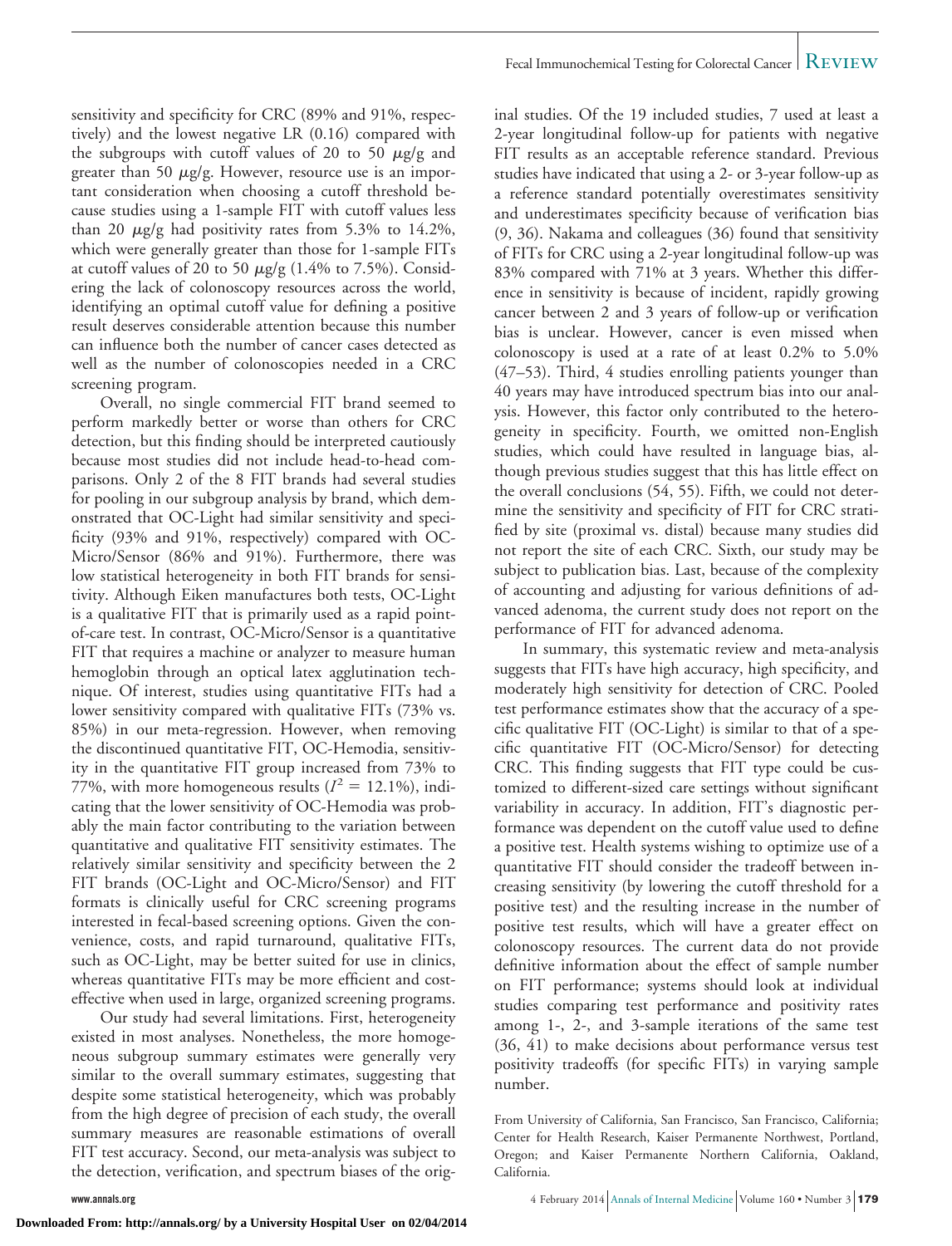# REVIEW | Fecal Immunochemical Testing for Colorectal Cancer

**Acknowledgments:** The authors thank James Allison, MD, for his expert review of our manuscript and Leslie Bienen, DVM, MFA, for her editing of the manuscript.

**Grant Support:** By the National Institutes of Health (T32DK007007), National Cancer Institute (U54 CA163262), National Institute of Diabetes and Digestive and Kidney Diseases (T32DK007007), National Cancer Institute Cancer Research Network (U24 CA171524), and Population-Based Research Optimizing Screening through Personalized Regimens (U54 CA163262).

**Potential Conflicts of Interest:** Disclosures can be viewed at [www](http://www.acponline.org/authors/icmje/ConflictOfInterestForms.do?msNum=M13-1484) [.acponline.org/authors/icmje/ConflictOfInterestForms.do?msNum](http://www.acponline.org/authors/icmje/ConflictOfInterestForms.do?msNum=M13-1484)=M13 [-1484.](http://www.acponline.org/authors/icmje/ConflictOfInterestForms.do?msNum=M13-1484)

**Requests for Single Reprints:** Douglas A. Corley, MD, PhD, Kaiser Permanente Division of Research, 2000 Broadway, Oakland, CA 94612; e-mail, [Douglas.Corley@kp.org.](mailto:Douglas.Corley@kp.org)

Current author addresses and author contributions are available at [www.annals.org.](http://www.annals.org)

### **References**

1. **Siegel R, Naishadham D, Jemal A.** Cancer statistics, 2013. CA Cancer J Clin. 2013;63:11-30. [PMID: 23335087]

2. **Hardcastle JD, Chamberlain JO, Robinson MH, Moss SM, Amar SS, Balfour TW, et al.** Randomised controlled trial of faecal-occult-blood screening for colorectal cancer. Lancet. 1996;348:1472-7. [PMID: 8942775]

3. **Kronborg O, Fenger C, Olsen J, Jørgensen OD, Søndergaard O.** Randomised study of screening for colorectal cancer with faecal-occult-blood test. Lancet. 1996;348:1467-71. [PMID: 8942774]

4. **Mandel JS, Bond JH, Church TR, Snover DC, Bradley GM, Schuman LM, et al.** Reducing mortality from colorectal cancer by screening for fecal occult blood. Minnesota Colon Cancer Control Study. N Engl J Med. 1993;328:1365- 71. [PMID: 8474513]

5. **Lieberman DA, Weiss DG; Veterans Affairs Cooperative Study Group 380.** One-time screening for colorectal cancer with combined fecal occult-blood testing and examination of the distal colon. N Engl J Med. 2001;345:555-60. [PMID: 11529208]

6. **Imperiale TF, Ransohoff DF, Itzkowitz SH, Turnbull BA, Ross ME; Colorectal Cancer Study Group.** Fecal DNA versus fecal occult blood for colorectalcancer screening in an average-risk population. N Engl J Med. 2004;351:2704- 14. [PMID: 15616205]

7. **Gellad ZF, Stechuchak KM, Fisher DA, Olsen MK, McDuffie JR, Ostbye T, et al.** Longitudinal adherence to fecal occult blood testing impacts colorectal cancer screening quality. Am J Gastroenterol. 2011;106:1125-34. [PMID: 21304501]

8. **Fenton JJ, Elmore JG, Buist DS, Reid RJ, Tancredi DJ, Baldwin LM.** Longitudinal adherence with fecal occult blood test screening in community practice. Ann Fam Med. 2010;8:397-401. [PMID: 20843880]

9. **Rabeneck L, Rumble RB, Thompson F, Mills M, Oleschuk C, Whibley A, et al.** Fecal immunochemical tests compared with guaiac fecal occult blood tests for population-based colorectal cancer screening. Can J Gastroenterol. 2012;26: 131-47. [PMID: 22408764]

10. **Whitlock EP, Lin JS, Liles E, Beil TL, Fu R.** Screening for colorectal cancer: a targeted, updated systematic review for the U.S. Preventive Services Task Force. Ann Intern Med. 2008;149:638-58. [PMID: 18838718]

11. **Levin B, Lieberman DA, McFarland B, Andrews KS, Brooks D, Bond J, et al; American Cancer Society Colorectal Cancer Advisory Group.** Screening and surveillance for the early detection of colorectal cancer and adenomatous polyps, 2008: a joint guideline from the American Cancer Society, the US Multi-Society Task Force on Colorectal Cancer, and the American College of Radiology. Gastroenterology. 2008;134:1570-95. [PMID: 18384785]

12. **Chen LS, Yen AM, Chiu SY, Liao CS, Chen HH.** Baseline faecal occult blood concentration as a predictor of incident colorectal neoplasia: longitudinal

**180** 4 February 2014 Annals of Internal Medicine Volume 160 • Number 3 **www.annals.org**

follow-up of a Taiwanese population-based colorectal cancer screening cohort. Lancet Oncol. 2011;12:551-8. [PMID: 21592859]

13. **Stegeman I, de Wijkerslooth TR, Mallant-Hent RC, de Groot K, Stroobants AK, Fockens P, et al.** Implementation of population screening for colorectal cancer by repeated Fecal Immunochemical Test (FIT): third round. BMC Gastroenterol. 2012;12:73. [PMID: 22713100]

14. **Sohn DK, Jeong SY, Choi HS, Lim SB, Huh JM, Kim DH, et al.** Single immunochemical fecal occult blood test for detection of colorectal neoplasia. Cancer Res Treat. 2005;37:20-3. [PMID: 19956505]

15. **Levi Z, Birkenfeld S, Vilkin A, Bar-Chana M, Lifshitz I, Chared M, et al.** A higher detection rate for colorectal cancer and advanced adenomatous polyp for screening with immunochemical fecal occult blood test than guaiac fecal occult blood test, despite lower compliance rate. A prospective, controlled, feasibility study. Int J Cancer. 2011;128:2415-24. [PMID: 20658527]

16. **Leeflang MM, Deeks JJ, Gatsonis C, Bossuyt PM; Cochrane Diagnostic Test Accuracy Working Group.** Systematic reviews of diagnostic test accuracy. Ann Intern Med. 2008;149:889-97. [PMID: 19075208]

17. **Pai M, McCulloch M, Enanoria W, Colford JM Jr.** Systematic reviews of diagnostic test evaluations: what's behind the scenes? [Editorial]. ACP J Club. 2004;141:A11-3. [PMID: 15230574]

18. **Bossuyt PM, Reitsma JB, Bruns DE, Gatsonis CA, Glasziou PP, Irwig LM, et al; Standards for Reporting of Diagnostic Accuracy.** Towards complete and accurate reporting of studies of diagnostic accuracy: The STARD Initiative. Ann Intern Med. 2003;138:40-4. [PMID: 12513043]

19. **Moher D, Liberati A, Tetzlaff J, Altman DG; PRISMA Group.** Preferred reporting items for systematic reviews and meta-analyses: the PRISMA statement. Int J Surg. 2010;8:336-41. [PMID: 20171303]

20. **Rutjes AW, Reitsma JB, Di Nisio M, Smidt N, van Rijn JC, Bossuyt PM.** Evidence of bias and variation in diagnostic accuracy studies. CMAJ. 2006;174: 469-76. [PMID: 16477057]

21. **Whiting PF, Rutjes AW, Westwood ME, Mallett S, Deeks JJ, Reitsma JB, et al; QUADAS-2 Group.** QUADAS-2: a revised tool for the quality assessment of diagnostic accuracy studies. Ann Intern Med. 2011;155:529-36. [PMID: 22007046]

22. **Fraser CG, Allison JE, Halloran SP, Young GP; Expert Working Group on Fecal Immunochemical Tests for Hemoglobin, Colorectal Cancer Screening Committee, World Endoscopy Organization.** A proposal to standardize reporting units for fecal immunochemical tests for hemoglobin. J Natl Cancer Inst. 2012;104:810-4. [PMID: 22472305]

23. **Jaeschke R, Guyatt GH, Sackett DL.** Users' guides to the medical literature. III. How to use an article about a diagnostic test. B. What are the results and will they help me in caring for my patients? The Evidence-Based Medicine Working Group. JAMA. 1994;271:703-7. [PMID: 8309035]

24. **Reitsma JB, Glas AS, Rutjes AW, Scholten RJ, Bossuyt PM, Zwinderman AH.** Bivariate analysis of sensitivity and specificity produces informative summary measures in diagnostic reviews. J Clin Epidemiol. 2005;58:982-90. [PMID: 16168343]

25. **Zwinderman AH, Bossuyt PM.** We should not pool diagnostic likelihood ratios in systematic reviews. Stat Med. 2008;27:687-97. [PMID: 17611957]

26. **Rutter CM, Gatsonis CA.** A hierarchical regression approach to metaanalysis of diagnostic test accuracy evaluations. Stat Med. 2001;20:2865-84. [PMID: 11568945]

27. **Swets JA.** Measuring the accuracy of diagnostic systems. Science. 1988;240: 1285-93. [PMID: 3287615]

28. **Higgins JP, Thompson SG, Deeks JJ, Altman DG.** Measuring inconsistency in meta-analyses. BMJ. 2003;327:557-60. [PMID: 12958120]

29. **Harbord RM, Deeks JJ, Egger M, Whiting P, Sterne JA.** A unification of models for meta-analysis of diagnostic accuracy studies. Biostatistics. 2007;8:239- 51. [PMID: 16698768]

30. **Dwamena Ben A.** MIDAS: Stata module for meta-analytical integration of diagnostic accuracy studies. 2007. Accessed on [http://econpapers.repec.org/](http://econpapers.repec.org/software/bocbocode/s456880.htm) [software/bocbocode/s456880.htm](http://econpapers.repec.org/software/bocbocode/s456880.htm) on 14 August 2013.

31. **Allison JE, Tekawa IS, Ransom LJ, Adrain AL.** A comparison of fecal occult-blood tests for colorectal-cancer screening. N Engl J Med. 1996;334: 155-9. [PMID: 8531970]

32. **Allison JE, Sakoda LC, Levin TR, Tucker JP, Tekawa IS, Cuff T, et al.** Screening for colorectal neoplasms with new fecal occult blood tests: update on performance characteristics. J Natl Cancer Inst. 2007;99:1462-70. [PMID: 17895475]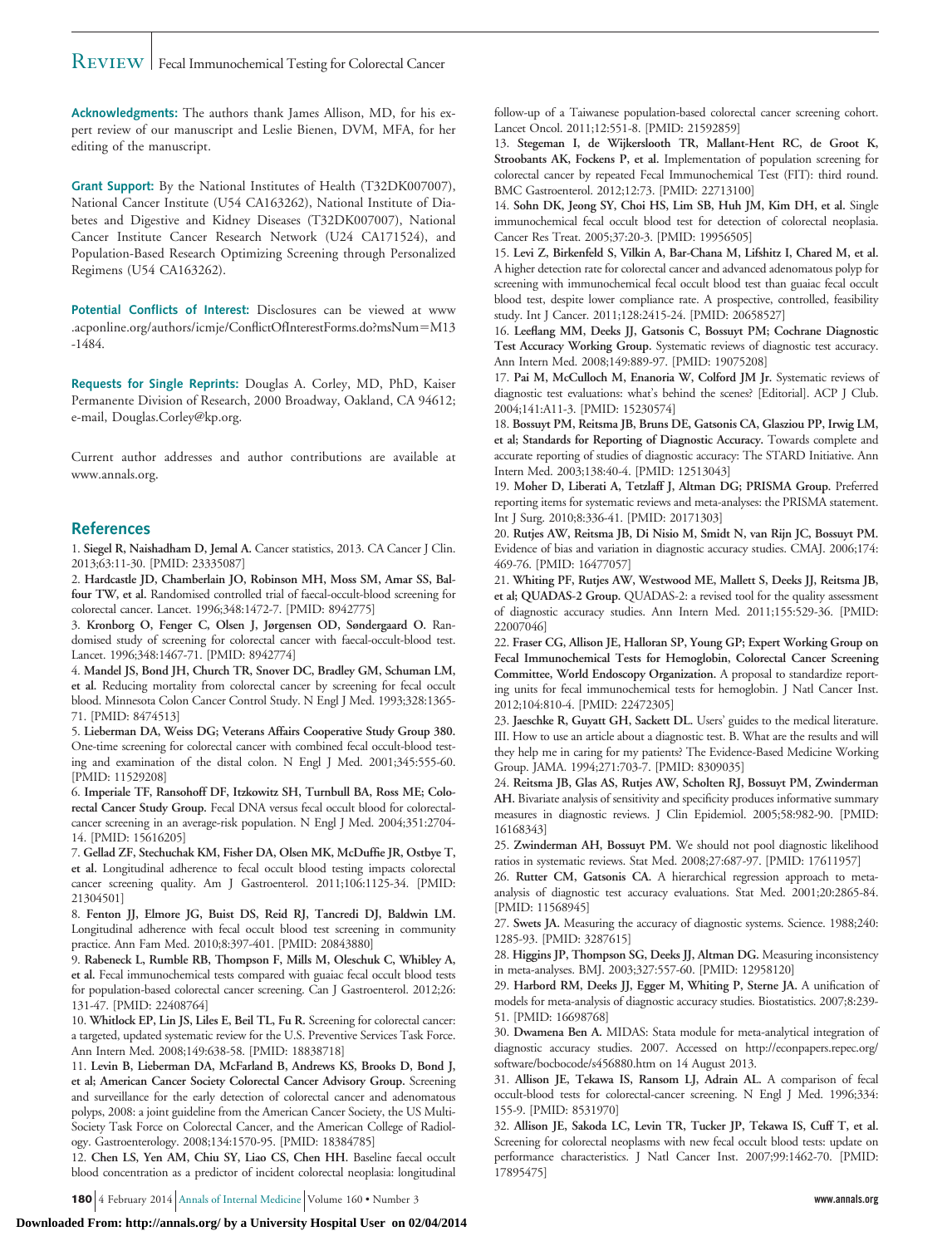33. **Levi Z, Rozen P, Hazazi R, Vilkin A, Waked A, Maoz E, et al.** A quantitative immunochemical fecal occult blood test for colorectal neoplasia. Ann Intern Med. 2007;146:244-55. [PMID: 17310048]

34. **Cheng TI, Wong JM, Hong CF, Cheng SH, Cheng TJ, Shieh MJ, et al.** Colorectal cancer screening in asymptomaic adults: comparison of colonoscopy, sigmoidoscopy and fecal occult blood tests. J Formos Med Assoc. 2002;101:685-90. [PMID: 12517041]

35. **Morikawa T, Kato J, Yamaji Y, Wada R, Mitsushima T, Shiratori Y.** A comparison of the immunochemical fecal occult blood test and total colonoscopy in the asymptomatic population. Gastroenterology. 2005;129:422-8. [PMID: 16083699]

36. **Nakama H, Yamamoto M, Kamijo N, Li T, Wei N, Fattah AS, et al.** Colonoscopic evaluation of immunochemical fecal occult blood test for detection of colorectal neoplasia. Hepatogastroenterology. 1999;46:228-31. [PMID: 10228797]

37. **Nakama H, Kamijo N, Abdul Fattah AS, Zhang B.** Validity of immunological faecal occult blood screening for colorectal cancer: a follow up study. J Med Screen. 1996;3:63-5. [PMID: 8849761]

38. **Launoy GD, Bertrand HJ, Berchi C, Talbourdet VY, Guizard AV, Bouvier VM, et al.** Evaluation of an immunochemical fecal occult blood test with automated reading in screening for colorectal cancer in a general average-risk population. Int J Cancer. 2005;115:493-6. [PMID: 15700317]

39. **Itoh M, Takahashi K, Nishida H, Sakagami K, Okubo T.** Estimation of the optimal cut off point in a new immunological faecal occult blood test in a corporate colorectal cancer screening programme. J Med Screen. 1996;3:66-71. [PMID: 8849762]

40. **Nakazato M, Yamano HO, Matsushita HO, Sato K, Fujita K, Yamanaka Y, et al.** Immunologic fecal occult blood test for colorectal cancer screening. Japan Medical Association Journal. 2006;49:203-207.

41. **Park DI, Ryu S, Kim YH, Lee SH, Lee CK, Eun CS, et al.** Comparison of guaiac-based and quantitative immunochemical fecal occult blood testing in a population at average risk undergoing colorectal cancer screening. Am J Gastroenterol. 2010;105:2017-25. [PMID: 20502450]

42. **de Wijkerslooth TR, Stoop EM, Bossuyt PM, Meijer GA, van Ballegooijen M, van Roon AH, et al.** Immunochemical fecal occult blood testing is equally sensitive for proximal and distal advanced neoplasia. Am J Gastroenterol. 2012; 107:1570-8. [PMID: 22850431]

43. **Parra-Blanco A, Gimeno-Garcı´a AZ, Quintero E, Nicola´s D, Moreno SG,** Jiménez A, et al. Diagnostic accuracy of immunochemical versus guaiac faecal occult blood tests for colorectal cancer screening. J Gastroenterol. 2010;45:703- 12. [PMID: 20157748]

44. **Chiu HM, Lee YC, Tu CH, Chen CC, Tseng PH, Liang JT, et al.** Association between early stage colon neoplasms and false-negative results from the fecal immunochemical test. Clin Gastroenterol Hepatol. 2013;11:832-8.e1-2. [PMID: 23376002]

45. **Chiang TH, Lee YC, Tu CH, Chiu HM, Wu MS.** Performance of the immunochemical fecal occult blood test in predicting lesions in the lower gastrointestinal tract. CMAJ. 2011;183:1474-81. [PMID: 21810951]

46. **Brenner H, Tao S.** Superior diagnostic performance of faecal immunochemical tests for haemoglobin in a head-to-head comparison with guaiac based faecal occult blood test among 2235 participants of screening colonoscopy. Eur J Cancer. 2013;49:3049-54. [PMID: 23706981]

47. **Bressler B, Paszat LF, Chen Z, Rothwell DM, Vinden C, Rabeneck L.** Rates of new or missed colorectal cancers after colonoscopy and their risk factors: a population-based analysis. Gastroenterology. 2007;132:96-102. [PMID: 17241863]

48. **Hosokawa O, Shirasaki S, Kaizaki Y, Hayashi H, Douden K, Hattori M.** Invasive colorectal cancer detected up to 3 years after a colonoscopy negative for cancer. Endoscopy. 2003;35:506-10. [PMID: 12783349]

49. **Avidan B, Sonnenberg A, Schnell TG, Leya J, Metz A, Sontag SJ.** New occurrence and recurrence of neoplasms within 5 years of a screening colonoscopy. Am J Gastroenterol. 2002;97:1524-9. [PMID: 12094877]

50. **Sawhney MS, Farrar WD, Gudiseva S, Nelson DB, Lederle FA, Rector TS, et al.** Microsatellite instability in interval colon cancers. Gastroenterology. 2006; 131:1700-5. [PMID: 17087932]

51. **Rex DK, Rahmani EY, Haseman JH, Lemmel GT, Kaster S, Buckley JS.** Relative sensitivity of colonoscopy and barium enema for detection of colorectal cancer in clinical practice. Gastroenterology. 1997;112:17-23. [PMID: 8978337] 52. **Farrar WD, Sawhney MS, Nelson DB, Lederle FA, Bond JH.** Colorectal cancers found after a complete colonoscopy. Clin Gastroenterol Hepatol. 2006; 4:1259-64. [PMID: 16996804]

53. **Pickhardt PJ, Choi JR, Hwang I, Butler JA, Puckett ML, Hildebrandt HA, et al.** Computed tomographic virtual colonoscopy to screen for colorectal neoplasia in asymptomatic adults. N Engl J Med. 2003;349:2191-200. [PMID: 14657426]

54. **Morrison A, Polisena J, Husereau D, Moulton K, Clark M, Fiander M, et al.** The effect of English-language restriction on systematic review-based metaanalyses: a systematic review of empirical studies. Int J Technol Assess Health Care. 2012;28:138-44. [PMID: 22559755]

55. **Pham B, Klassen TP, Lawson ML, Moher D.** Language of publication restrictions in systematic reviews gave different results depending on whether the intervention was conventional or complementary. J Clin Epidemiol. 2005;58: 769-76. [PMID: 16086467]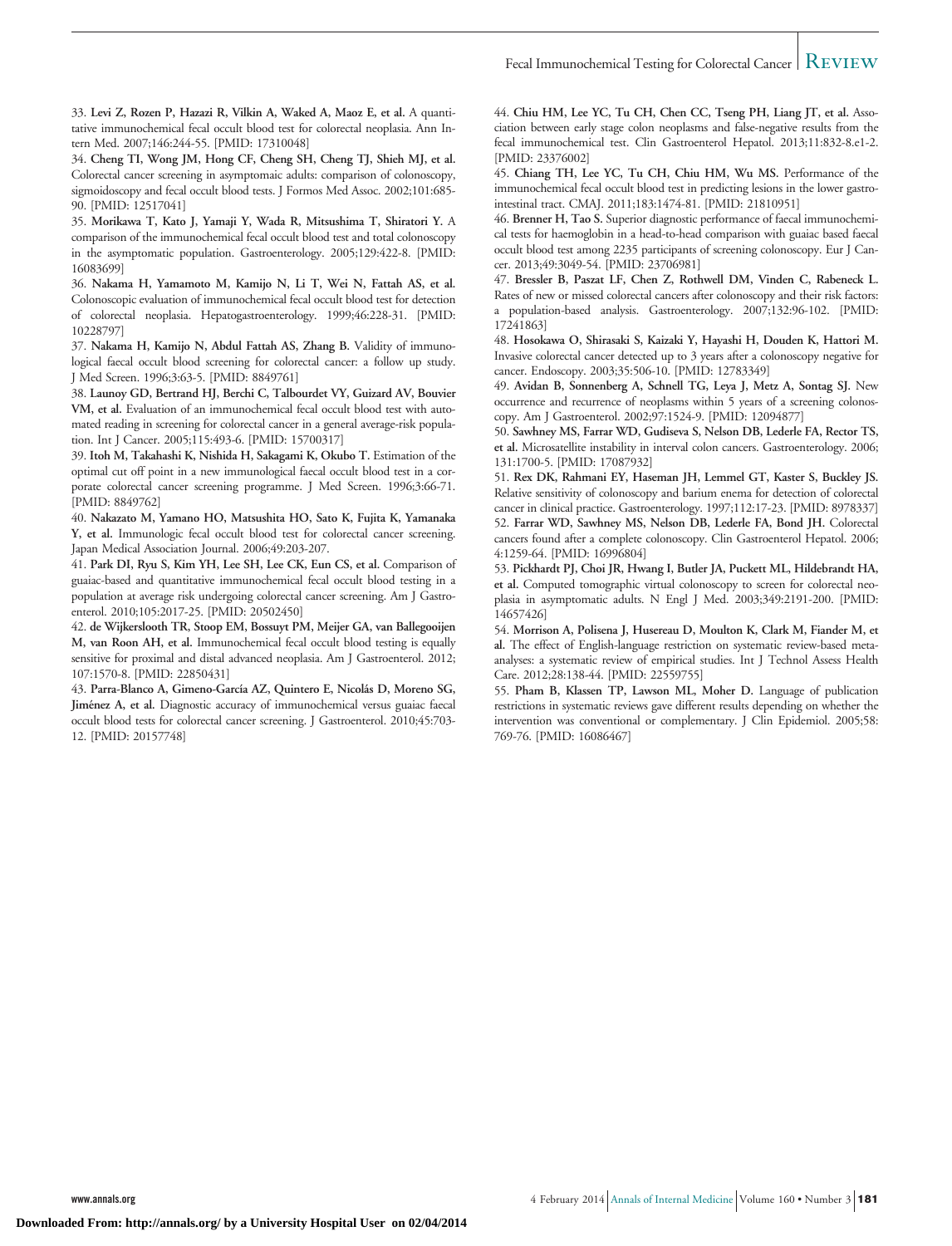# **Annals of Internal Medicine**

**Current Author Addresses:** Dr. Lee: University of California, San Francisco, 513 Parnassus Avenue, S-357, San Francisco, CA 94143. Dr. Liles: Center for Health Research, Kaiser Permanente, 3800 North Interstate Avenue, Portland, OR 97227-1110. Dr. Bent: Osher Center for Integrative Medicine, Department of Medicine, University of California, San Francisco Veterans Affairs Medical Center 111-A1, 4150 Clement Street, San Francisco, CA 94121.

Drs. Levin and Corley: Kaiser Permanente Division of Research, 2000 Broadway, Oakland, CA 94612.

**Author Contributions:** Conception and design: J.K. Lee, E.G. Liles, T.R. Levin, D.A. Corley.

Analysis and interpretation of the data: J.K. Lee, E.G. Liles, S. Bent. Drafting of the article: J.K. Lee, E.G. Liles.

Critical revision of the article for important intellectual content: J.K. Lee, E.G. Liles, S. Bent, T.R. Levin, D.A. Corley.

Final approval of the article: J.K. Lee, E.G. Liles, S. Bent, T.R. Levin, D.A. Corley.

Provision of study materials or patients: J.K. Lee.

Statistical expertise: J.K. Lee, S. Bent.

Obtaining of funding: J.K. Lee.

Administrative, technical, or logistic support: J.K. Lee, E.G. Liles.

Collection and assembly of data: J.K. Lee, E.G. Liles.

# *Appendix Table 1.* **Search Strategy**

**MEDLINE (Ovid) Search Strategy** 1 fecal.ti,ab,hw. (38014) 2 faecal.ti,ab,hw. (16604) 3 feces.ti,ab,hw. (73832) 4 1 or 2 or 3 (102056) 5 exp immunoassay/ (403733) 6 exp enzyme-linked immunosorbent assay/ (115110) 7 immunochemi\$.ti,ab,hw. (26200) 8 exp Immunochemistry/ (238397) 9 or/5-8 (617537) 10 4 and 9 (4973) 11 FIT.ti,ab,hw. (66545) 12 guaiac.ti,ab,hw. (637) 13 occult blood.ti,ab,hw. (5627) 14 fobt\$.ti,ab. (840) 15 fob\$.ti,ab. (1502) 16 ifobt.ti,ab. (55) 17 ifob\$.ti,ab,hw. (58) 18 or/7,10-17 (103072) 19 Insure.mp. (2487) 20 Inform.mp. (25162) 21 19 or 20 (27634) 22 18 and 21 (317) 23 Instant-view.mp. (5) 24 Instant View.mp. (5) 25 Hemoccult.mp. (520) 26 Immocare.mp. (3) 27 Flexsure.mp. (28) 28 Monohaem.mp. (33) 29 Hemosure.mp. (1) 30 Occultech.mp. (1) 31 Quickvue.mp. (89) 32 Clearview.mp. (86) 33 Hemoquant.mp. (47) 34 Hema screen.mp. (2) 35 Hema-screen.mp. (2) 36 Innovacon.mp. (1) 37 OC-Micro.mp. (9) 38 OC Micro.mp. (9) 39 OC-Sensor.mp. (17) 40 OC Sensor.mp. (17) 41 OC-Hemodia.mp. (16) 42 OC Hemodia.mp. (16) 43 OC-Light.mp. (2) 44 OC Light.mp. (2) 45 Aimstep.mp. (0) 46 Magstream.mp. (10) 47 Immudia.mp. (6) 48 or/18,22-47 (103377) 49 exp "predictive value of tests"/ (125700) 50 exp "Sensitivity and specificity"/ (371895) 51 exp False Negative Reactions/ (15236) 52 exp False Positive Reactions/ (23021) 53 exp Reproducibility of Results/ (242180) 54 exp Reference Values/ (138214) 55 exp Diagnostic Errors/ (87977) 56 exp Reference Standards/ (31448) 57 exp Observer Variation/ (28598) 58 exp Quality Assurance, Health Care/ (236607) 59 standards.fs. (508061) 60 sensitiv\$.ti,ab. (882592) 61 specificit\$.ti,ab. (312517) 62 predictive value.ti,ab. (50699) 63 accurac\$.ti,ab. (200813) 64 false positive\$.ti,ab. (39039) 65 false negative\$.ti,ab. (22776) 66 miss rate\$.ti,ab. (203) 67 error rate\$.ti,ab. (7478)

*Continued on following page*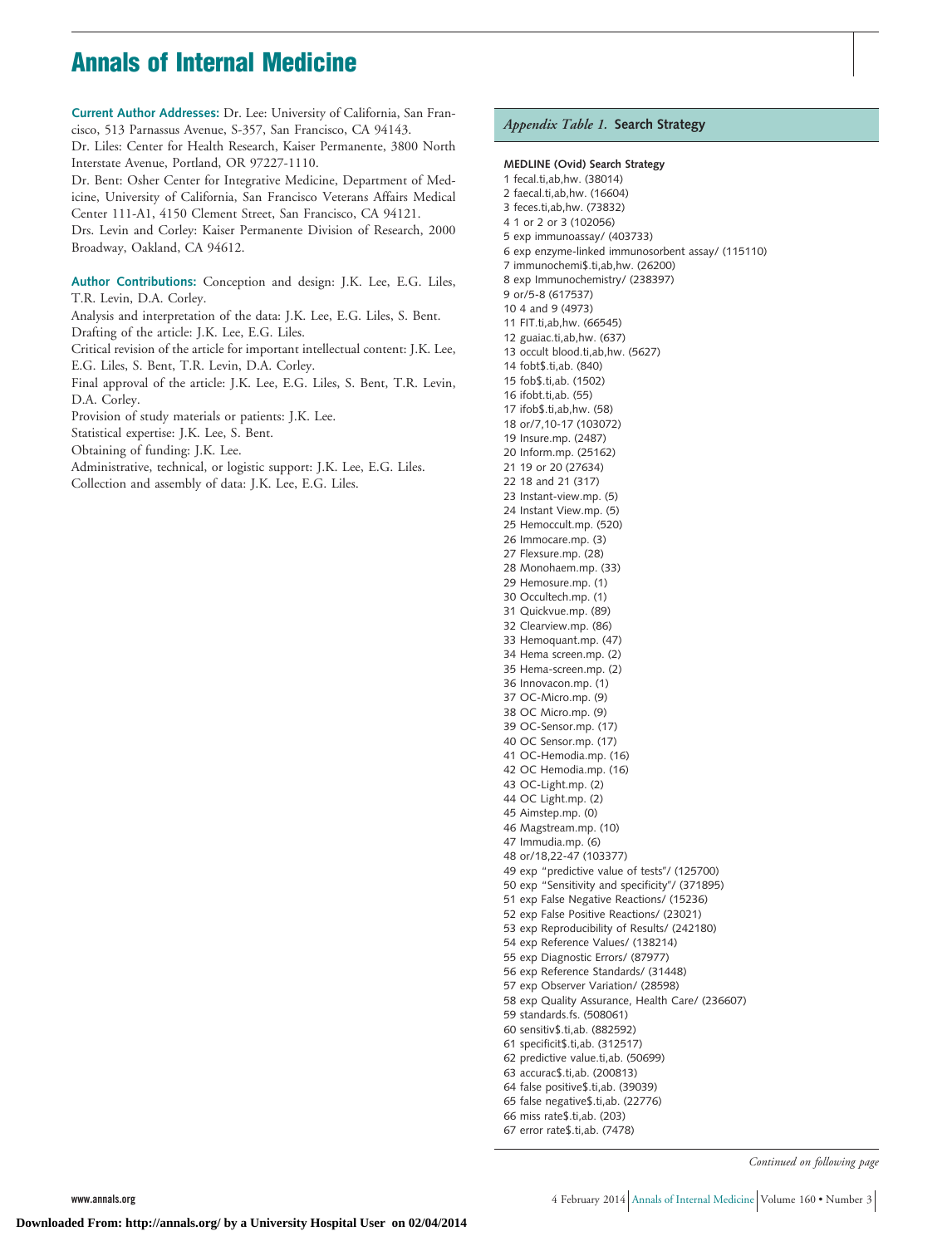### *Appendix Table 1—***Continued**

68 detection rate\$.ti,ab. (11682) 69 diagnostic yield\$.ti,ab. (4734) 70 likelihood ratio\$.ti,ab. (7576) 71 odds ratio/and di.fs. (7310) 72 diagnostic odds ratio\$.ti,ab. (443) 73 or/49-72 (2331963) 74 48 and 73 (23874) 75 exp Colorectal Neoplasms/ (134899) 76 exp Colonic Neoplasms/ (63388) 77 exp Sigmoid Neoplasms/ (3740) 78 exp Rectal Neoplasms/ (35360) 79 exp Intestinal Polyps/ (11351) 80 exp Colonic Polyps/ (5666) 81 colon cancer.ti,ab,hw. (26207) 82 colonic cancer ti ab hw. (2114) 83 colorectal cancer.ti,ab,hw. (48264) 84 colon neoplasm.ti,ab,hw. (35) 85 colonic neoplasm.ti,ab,hw. (130) 86 colorectal neoplasm.ti,ab,hw. (220) 87 adenoma\$.ti,ab,hw. (86623) 88 colon polyp.ti,ab,hw. (157) 89 colonic polyp.ti,ab,hw. (238) 90 colorectal polyp.ti,ab,hw. (181) 91 or/75-90 (223731) 92 74 and 91 (1814) 93 limit 92 to english language (1593) 94 limit 93 to humans (1532) 95 limit 94 to yr="2008 - 2012" (447) **DARE, Cochrane Database, and HTA Search Strategy** #1 occult blood:kw #2 "fecal occult blood":ti,ab #3 "faecal occult blood":ti,ab #4 "fecal immunochemical":ti,ab #5 "faecal immunochemical":ti,ab #6 fobt\*:ti,ab #7 ifobt\*:ti,ab #8 "instant-view":ti,ab,kw #9 "instant view":ti,ab,kw #10 "Hemoccult":ti,ab,kw #11 "immocare":ti,ab,kw #12 "flexsure obt":ti,ab,kw #13 "monohaem":ti,ab,kw #14 "hemosure":ti,ab,kw #15 "hemoccult ict":ti,ab,kw #16 "Occultech":ti,ab,kw #17 "Quickvue":ti,ab,kw #18 "clearview":ti,ab,kw #19 "hemoquant":ti,ab,kw #20 "hema screen":ti,ab,kw #21 "hemascreen":ti,ab,kw #22 "hema-screen":ti,ab,kw #23 "innovacon":ti,ab,kw #24 "oc micro":ti,ab,kw #25 "oc-micro":ti,ab,kw #26 "oc sensor":ti,ab,kw #27 "oc-sensor":ti,ab,kw #28 "oc light":ti,ab,kw #29 "oc-light":ti,ab,kw #30 "oc hemodia":ti,ab,kw #31 "oc-hemodia":ti,ab,kw #32 "aimstep":ti,ab,kw #33 "magstream":ti,ab,kw #34 "immudia":ti,ab,kw

#### #35 #1 or #2 or #3 or #4 or #5 or #6 or #7 or #8 or #9 or #10 or #11 or #12 or #13 or #14 or #15 or #16 or #17 or #18 or #19 or #20 or #21 or #22 or #23 or #24 or #25 or #26 or #27 or #28 or #29 or #30 or #31 or #32 or #33 or #34 #36 "sensitivity":kw

#37 "specificity":kw

# *Appendix Table 1—***Continued**

#38 "predictive value":kw #39 "roc":kw #40 receiver next operat\*:kw #41 false next negative:kw #42 false next positive:kw #43 diagnostic next error\*:kw #44 reproducibility:kw #45 reference next value\*:kw #46 refererence next standards:kw #47 diagnostic next accuracy:kw #48 diagnostic next value:kw #49 #36 or #37 or #38 or #39 or #40 or #41 or #42 or #43 or #44 or #45 or #46 or #47 or #48 #50 #35 and #49 #51 sensitiv\*.ti,ab #52 specificit\*:ti,ab #53 predictive next value:ti,ab #54 accurac\*:ti,ab #55 miss next rate\*:ti,ab #56 detection next rate\*:ti,ab #57 diagnostic next yield\*:ti,ab #58 likelihood next ratio\*.ti,ab #59 diagnostic next odds next ratio\*.ti,ab #60 "odds ratio" and "diagnosis":kw #61 #52 or #53 or #54 or #55 or #56 or #57 or #58 or #59 or #60 #62 #35 and #61 #63 #50 or #62 #64 screening:kw #65 screen\*:ti,ab #66 #64 or #65 #67 #63 and #66 from 2008 to 2012 **EMBASE Search Strategy** #1 Fecal #2 faecal #3 feces #4 #1 OR #2 OR #3 #5 'immunochemistry'/exp #6 immunochem\* #7 #5 OR #6 #8 #4 AND #7 #9 fit:ab,ti #10 guaiac:ab,ti #11 'occult blood' #12 fobt\* #13 fob\* #14 ifobt  $#15$  ifob<sup>\*</sup> #16 #6 OR #8 OR #9 OR #10 OR #11 OR #12 OR #13 OR #14 OR #15 #17 insure #18 inform #19 #17 OR #18 #20 #16 AND #19 #21 'instant view' #22 hemoccult #23 immocare #24 flexsure #25 monohaem #26 hemosure #27 occultech #28 quickvue #29 clearview #30 hemoquant #31 'hema screen' #32 innovacon #33 'oc micro' #34 'oc sensor' #35 'oc hemodia'

*Continued on following page*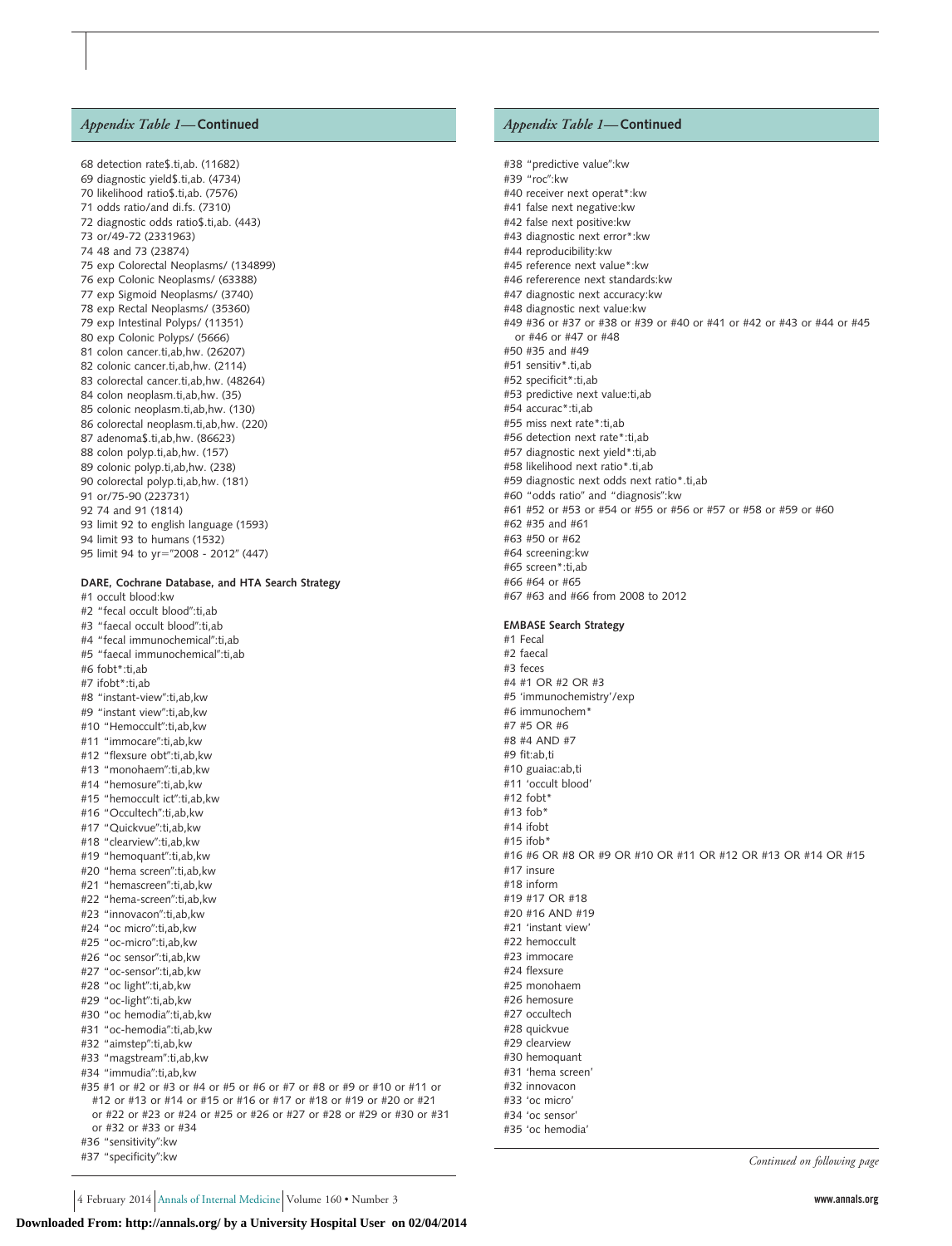#### *Appendix Table 1—***Continued**



#### *Appendix Table 1—***Continued**

- #96 #78 AND #93 AND [english]/lim NOT ([animals]/lim NOT ([humans]/lim OR 'patient'/exp))
- #97 #78 AND #93 AND [english]/lim NOT ([animals]/lim NOT ([humans]/lim OR 'patient'/exp)) NOT 'conference abstract'/it #98 #78 AND #93 AND [english]/lim NOT ([animals]/lim NOT
- ([humans]/lim OR 'patient'/exp)) NOT 'conference abstract'/it AND [2008-2012]/py



QUADAS-2 = Quality Assessment of Diagnostic Accuracy Studies 2.

**www.annals.org**  $\blacksquare$  4 February 2014 Annals of Internal Medicine Volume 160 • Number 3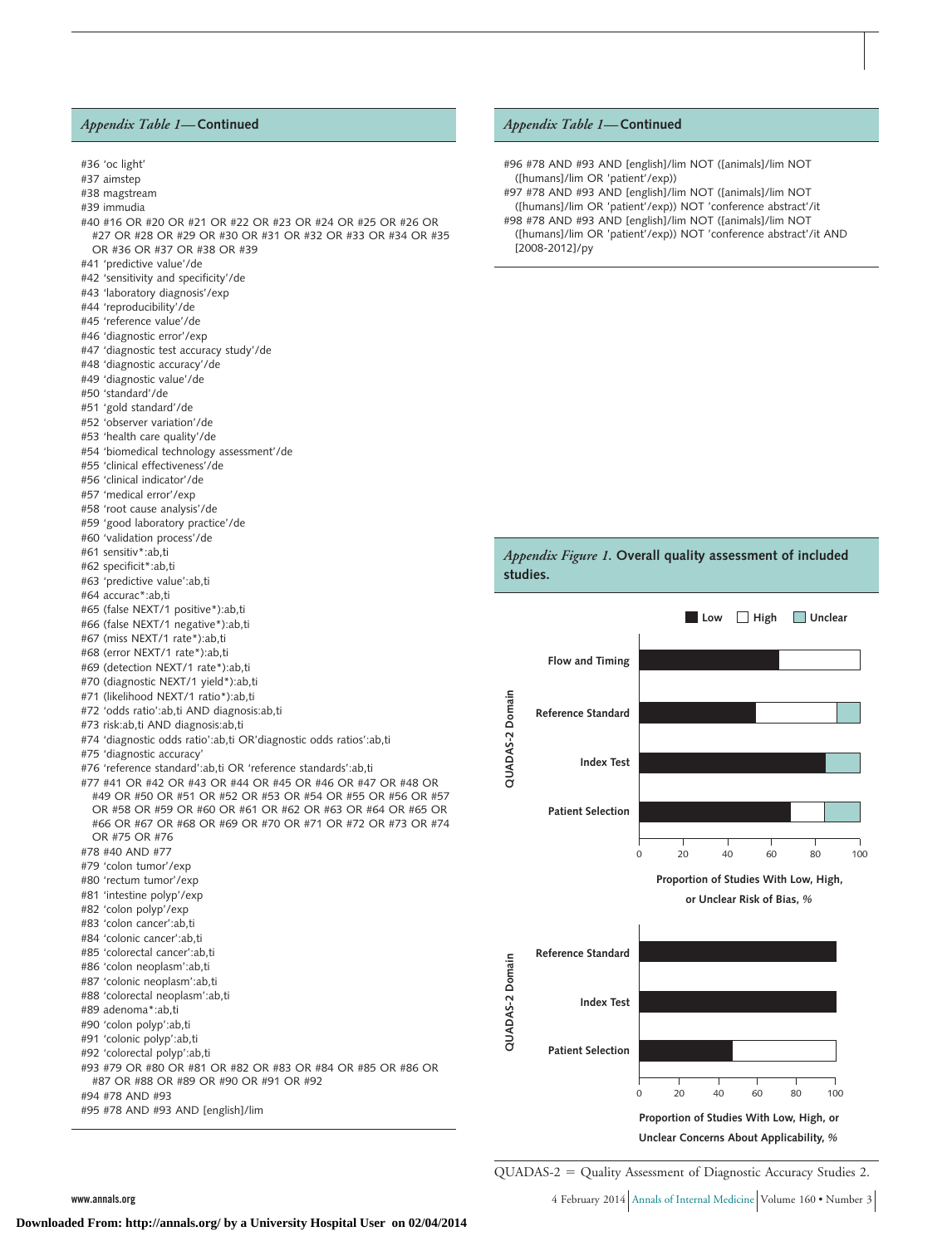# *Appendix Table 2.* **Quality Assessment of Diagnostic Accuracy Studies 2 Results for Included Studies**

| Author, Year (Reference)         |                      |                   | <b>Risk of Bias</b>          | <b>Applicability Concerns</b> |                          |                   |                              |  |
|----------------------------------|----------------------|-------------------|------------------------------|-------------------------------|--------------------------|-------------------|------------------------------|--|
|                                  | Patient<br>Selection | <b>Index Test</b> | Reference<br><b>Standard</b> | Flow and<br>Timing            | <b>Patient Selection</b> | <b>Index Test</b> | Reference<br><b>Standard</b> |  |
| Sohn et al, 2005 (14)            | Unclear risk         | Unclear risk      | Unclear risk                 | Low risk                      | High risk                | Low risk          | Low risk                     |  |
| Levi et al, 2011 (15)            | Low risk             | Low risk          | High risk                    | High risk                     | Low risk                 | Low risk          | Low risk                     |  |
| Allison et al, 1996 (31)         | High risk            | Low risk          | High risk                    | High risk                     | Low risk                 | Low risk          | Low risk                     |  |
| Allison et al, 2007 (32)         | High risk            | Low risk          | High risk                    | High risk                     | High risk                | Low risk          | Low risk                     |  |
| Levi et al, 2007 (33)            | Low risk             | Low risk          | Low risk                     | Low risk                      | High risk                | Low risk          | Low risk                     |  |
| Cheng et al, 2002 (34)           | High risk            | Low risk          | Low risk                     | Low risk                      | High risk                | Low risk          | Low risk                     |  |
| Morikawa et al, 2005 (35)        | Low risk             | Low risk          | Low risk                     | Low risk                      | High risk                | Low risk          | Low risk                     |  |
| Nakama et al, 1999 (36)          | Unclear risk         | Unclear risk      | Unclear risk                 | Low risk                      | High risk                | Low risk          | Low risk                     |  |
| Nakama et al, 1996 (37)          | Unclear risk         | Unclear risk      | High risk                    | High risk                     | High risk                | Low risk          | Low risk                     |  |
| Launoy et al, 2005 (38)          | Low risk             | Low risk          | High risk                    | High risk                     | Low risk                 | Low risk          | Low risk                     |  |
| Itoh et al, 1996 (39)            | Low risk             | Low risk          | High risk                    | High risk                     | Low risk                 | Low risk          | Low risk                     |  |
| Nakazato et al, 2006 (40)        | Low risk             | Low risk          | Low risk                     | Low risk                      | High risk                | Low risk          | Low risk                     |  |
| Park et al, 2010 (41)            | Low risk             | Low risk          | Low risk                     | Low risk                      | Low risk                 | Low risk          | Low risk                     |  |
| de Wijkerslooth et al, 2012 (42) | Low risk             | Low risk          | Low risk                     | Low risk                      | High risk                | Low risk          | Low risk                     |  |
| Parra-Blanco et al, 2010 (43)    | Low risk             | Low risk          | High risk                    | High risk                     | Low risk                 | Low risk          | Low risk                     |  |
| Chiu et al, 2013 (44)            | Low risk             | Low risk          | Low risk                     | Low risk                      | Low risk                 | Low risk          | Low risk                     |  |
| Chiang et al, 2011 (45)          | Low risk             | Low risk          | Low risk                     | Low risk                      | High risk                | Low risk          | Low risk                     |  |
| Brenner and Tao, 2013 (46)       | Low risk             | Low risk          | Low risk                     | Low risk                      | Low risk                 | Low risk          | Low risk                     |  |
| Brenner and Tao, 2013 (46)       | Low risk             | Low risk          | Low risk                     | Low risk                      | Low risk                 | Low risk          | Low risk                     |  |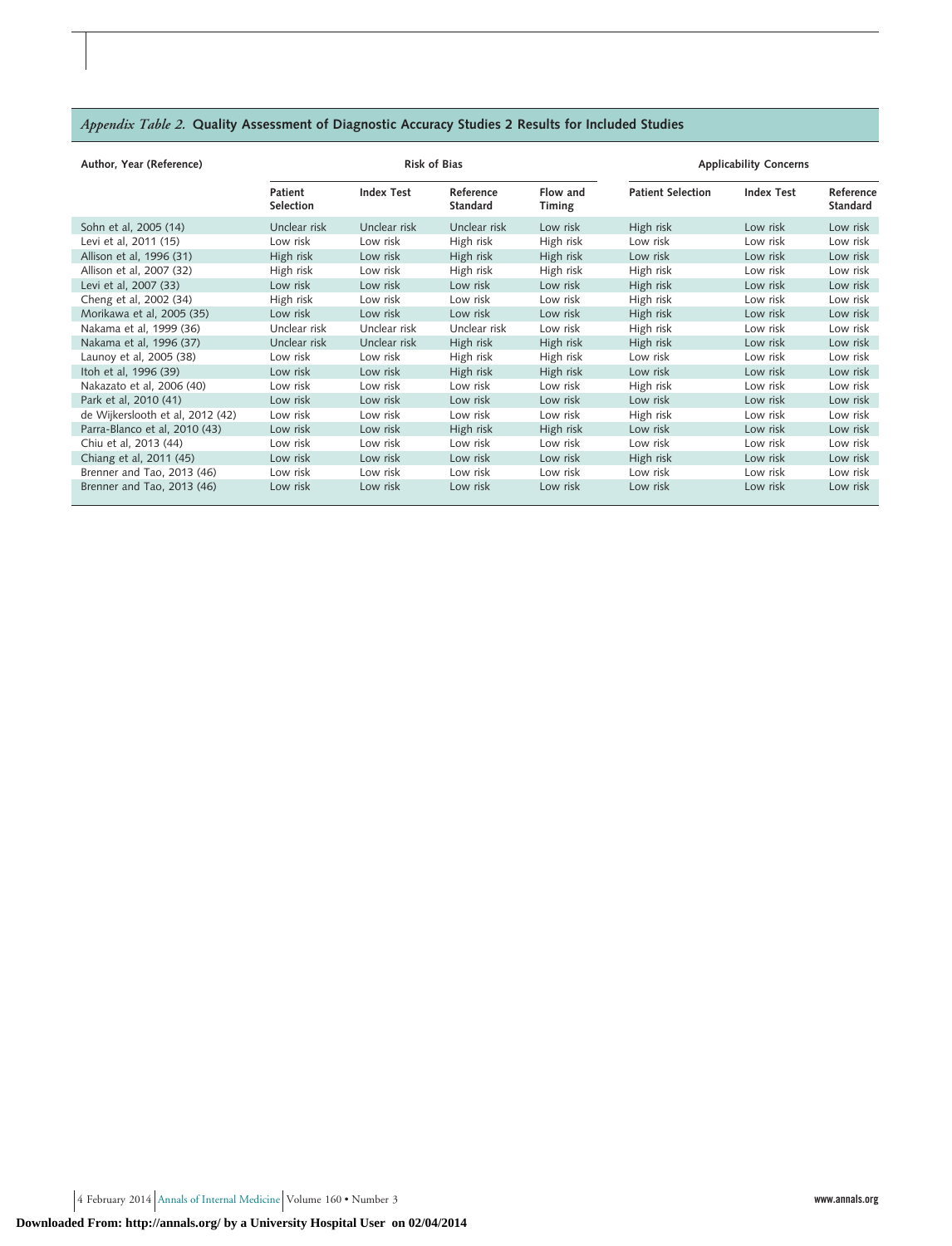# *Appendix Figure 2.* **Pooled positive and negative likelihood ratios for fecal immunochemical tests for the detection of colorectal cancer for all included studies.**



The circles in squares represent the point estimate, the horizontal lines represent the 95% CI, the dotted lines represent the pooled estimate, and the diamonds represent the  $95\%$  CI of the pooled estimate. DLR = diagnostic likelihood ratio.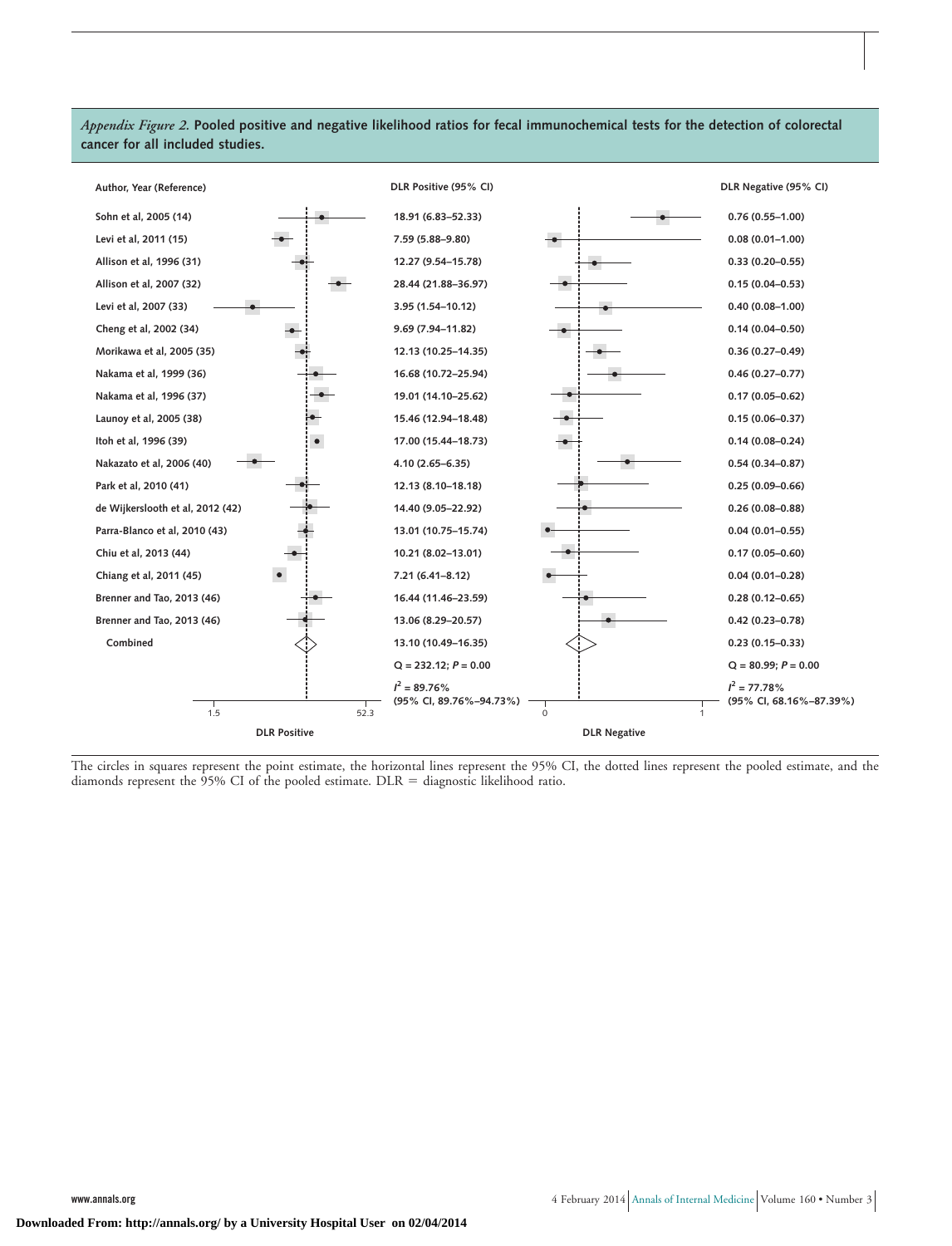

*Appendix Figure 3.* **HSROC curve of the sensitivity versus**

The circles represent the data from each included study, the straight line represents the curve, and the diamond represents the summary point of the curve to which the pooled sensitivity and specificity correspond. The dashed line represents the 95% confidence area for the summary point, and the dotted line represents the 95% confidence area in which a new diagnostic accuracy fecal immunochemical test study will be located.  $AUC = area$  under the curve;  $SENS = sensitivity$ ;  $SPEC = specificity$ ;  $HSROC = hierarchical summary receiver-operating characteristic.$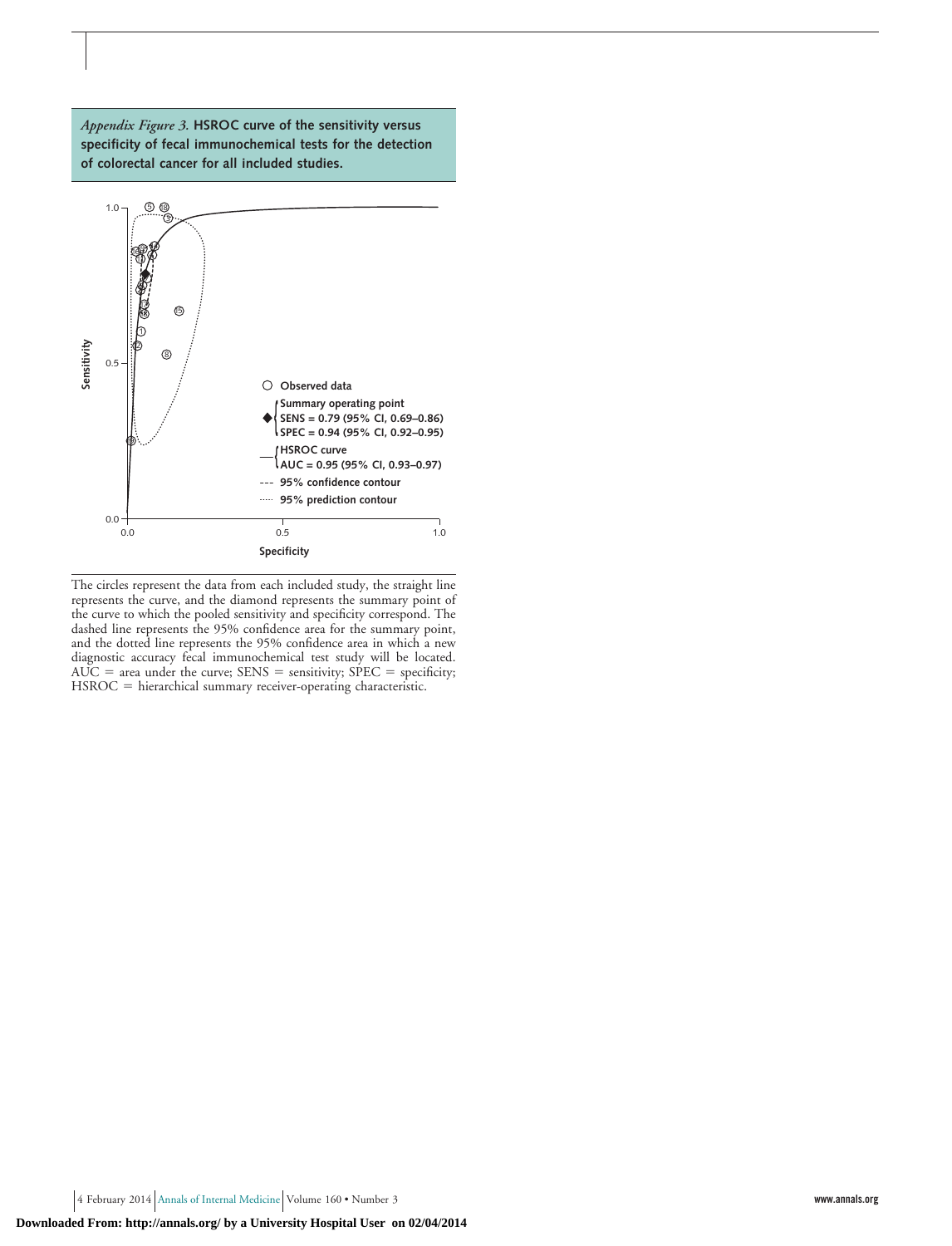

*Appendix Figure 4.* **Subgroup analysis: pooled sensitivity and specificity for 1-sample fecal immunochemical test studies.**

The circles in squares represent the point estimate, the horizontal lines represent the 95% CI, the dotted lines represent the pooled estimate, and the diamonds represent the 95% CI of the pooled estimate.

#### *Appendix Figure 5.* **Subgroup analysis: pooled sensitivity and specificity for 2-sample fecal immunochemical test studies.**



The circles in squares represent the point estimate, the horizontal lines represent the 95% CI, the dotted lines represent the pooled estimate, and the diamonds represent the 95% CI of the pooled estimate.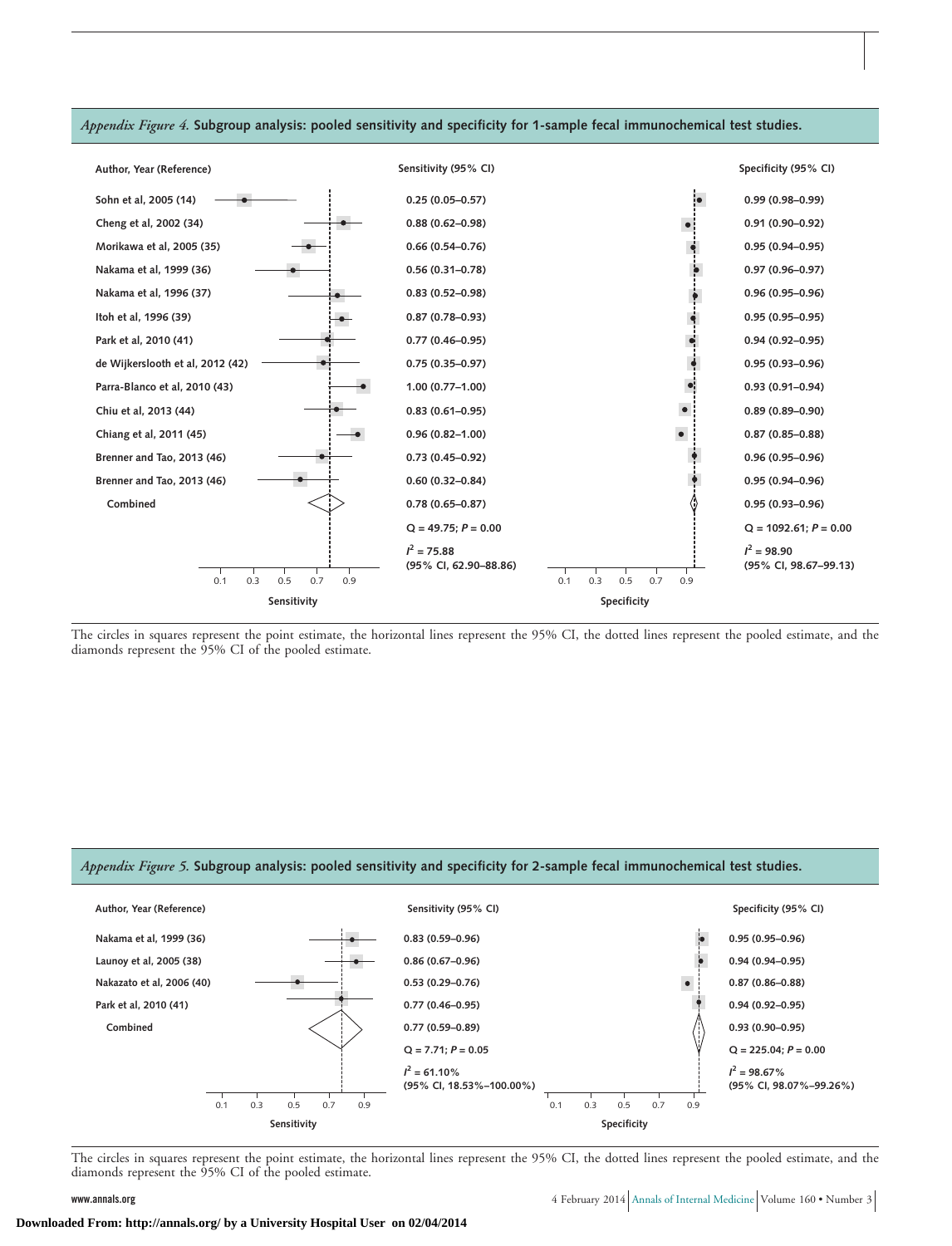

*Appendix Figure 6.* **Subgroup analysis: pooled sensitivity and specificity for 3-sample fecal immunochemical test studies.**



# *Appendix Figure 7.* **Subgroup analysis: pooled sensitivity and specificity for fecal immunochemical test studies with cutoff**  $<$ **20**  $\mu$ g/g.



The circles in squares represent the point estimate, the horizontal lines represent the 95% CI, the dotted lines represent the pooled estimate, and the diamonds represent the 95% CI of the pooled estimate.

4 February 2014 Annals of Internal Medicine Volume 160 • Number 3 **www.annals.org**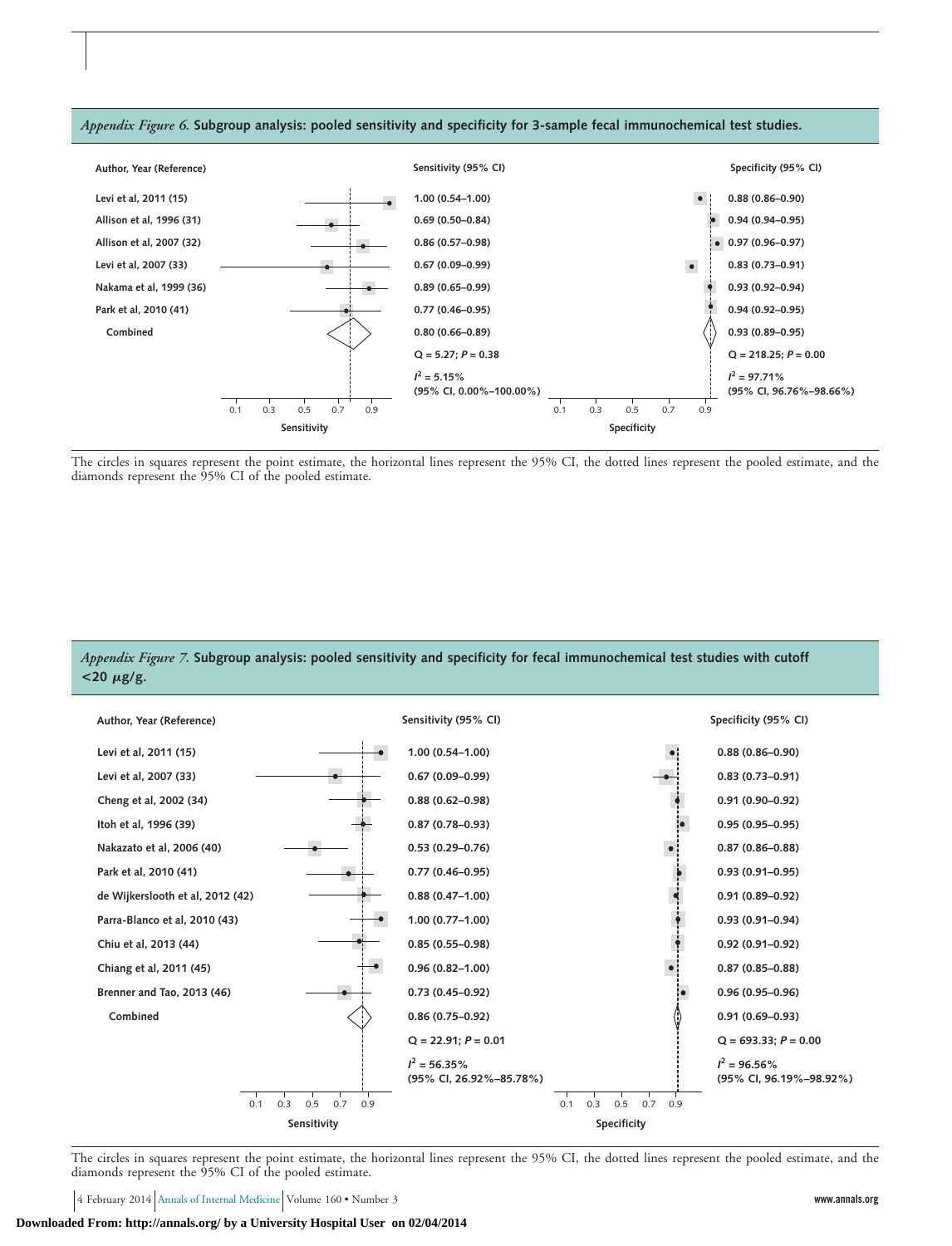

The circles in squares represent the point estimate, the horizontal lines represent the 95% CI, the dotted lines represent the pooled estimate, and the diamonds represent the 95% CI of the pooled estimate.

# *Appendix Figure 9.* **Subgroup analysis: pooled sensitivity and specificity for fecal immunochemical test studies with cutoff**  $> 50 \mu g/g$ .



The circles in squares represent the point estimate, the horizontal lines represent the 95% CI, the dotted lines represent the pooled estimate, and the diamonds represent the 95% CI of the pooled estimate.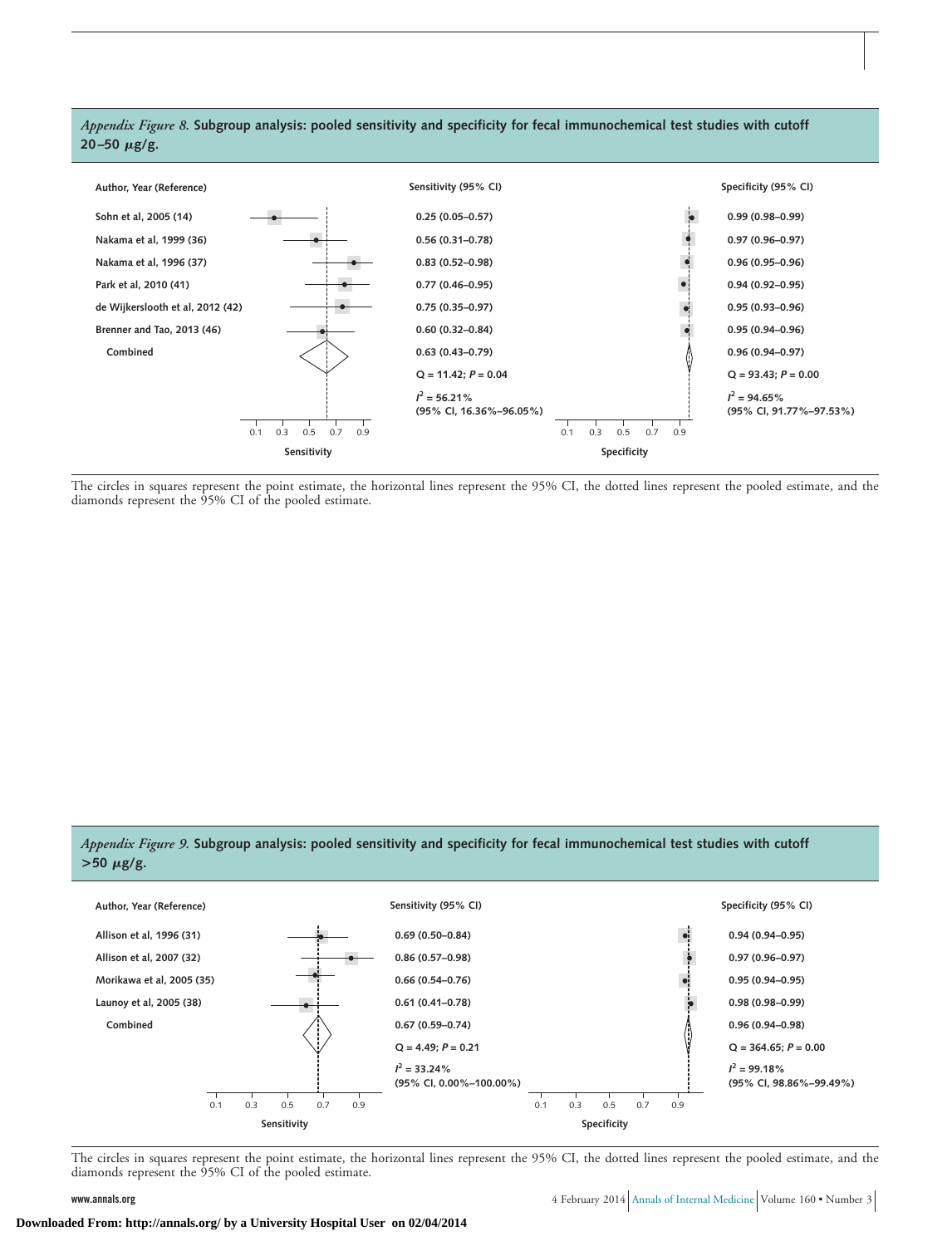

The circles in squares represent the point estimate, the horizontal lines represent the 95% CI, the dotted lines represent the pooled estimate, and the diamonds represent the 95% CI of the pooled estimate.

#### *Appendix Figure 11.* **Subgroup analysis: pooled sensitivity and specificity for OC-Micro fecal immunochemical tests.**



The circles in squares represent the point estimate, the horizontal lines represent the 95% CI, the dotted lines represent the pooled estimate, and the diamonds represent the 95% CI of the pooled estimate.

4 February 2014 Annals of Internal Medicine Volume 160 • Number 3 **www.annals.org**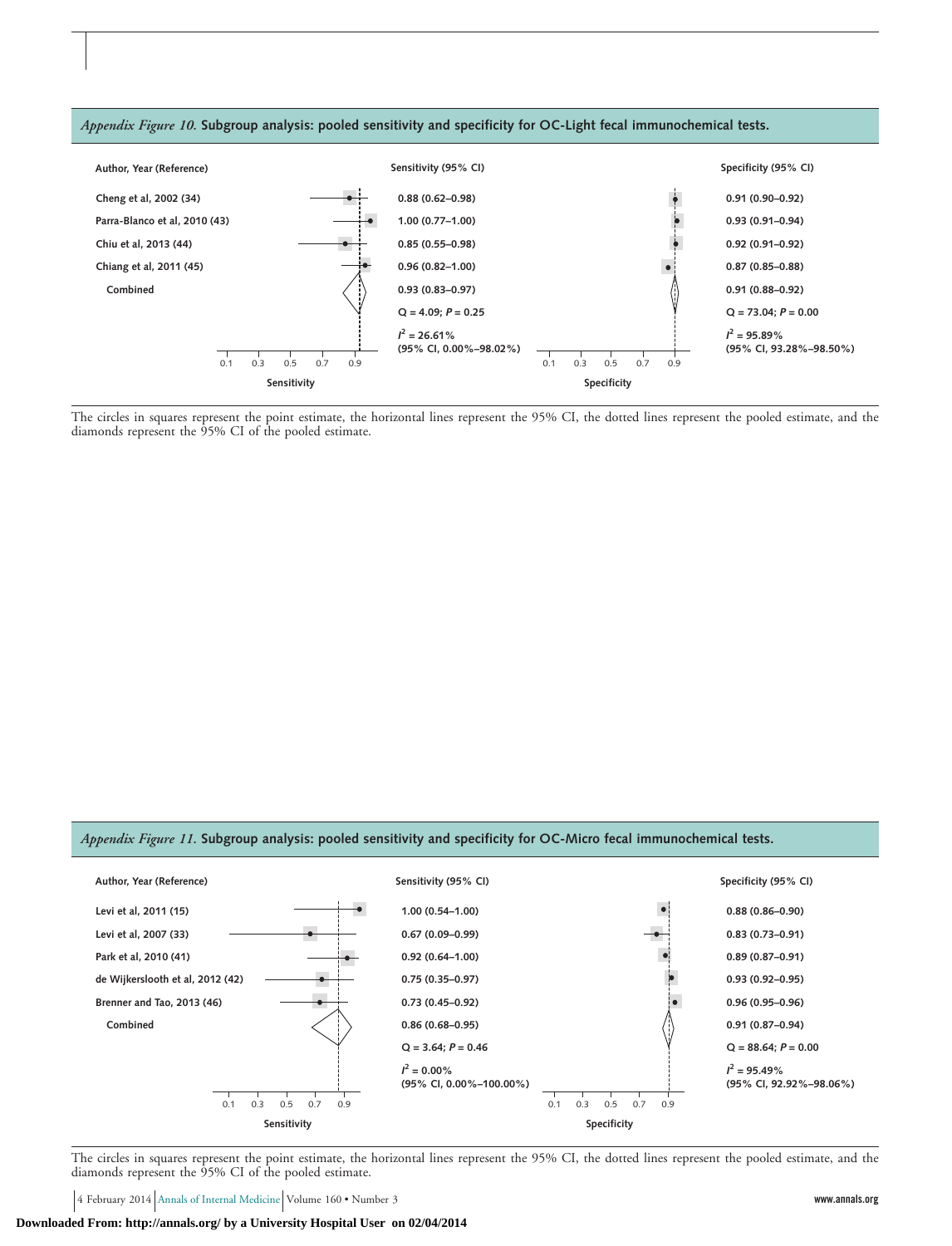

*Appendix Figure 12.* **Subgroup analysis: pooled sensitivity and specificity for studies using colonoscopy to follow-up of patients with negative fecal immunochemical test results.**

The circles in squares represent the point estimate, the horizontal lines represent the 95% CI, the dotted lines represent the pooled estimate, and the diamonds represent the 95% CI of the pooled estimate.

*Appendix Figure 13.* **Subgroup analysis: pooled sensitivity and specificity for studies using a 2-y longitudinal follow-up of patients with negative fecal immunochemical test results.**



The circles in squares represent the point estimate, the horizontal lines represent the 95% CI, the dotted lines represent the pooled estimate, and the diamonds represent the 95% CI of the pooled estimate.